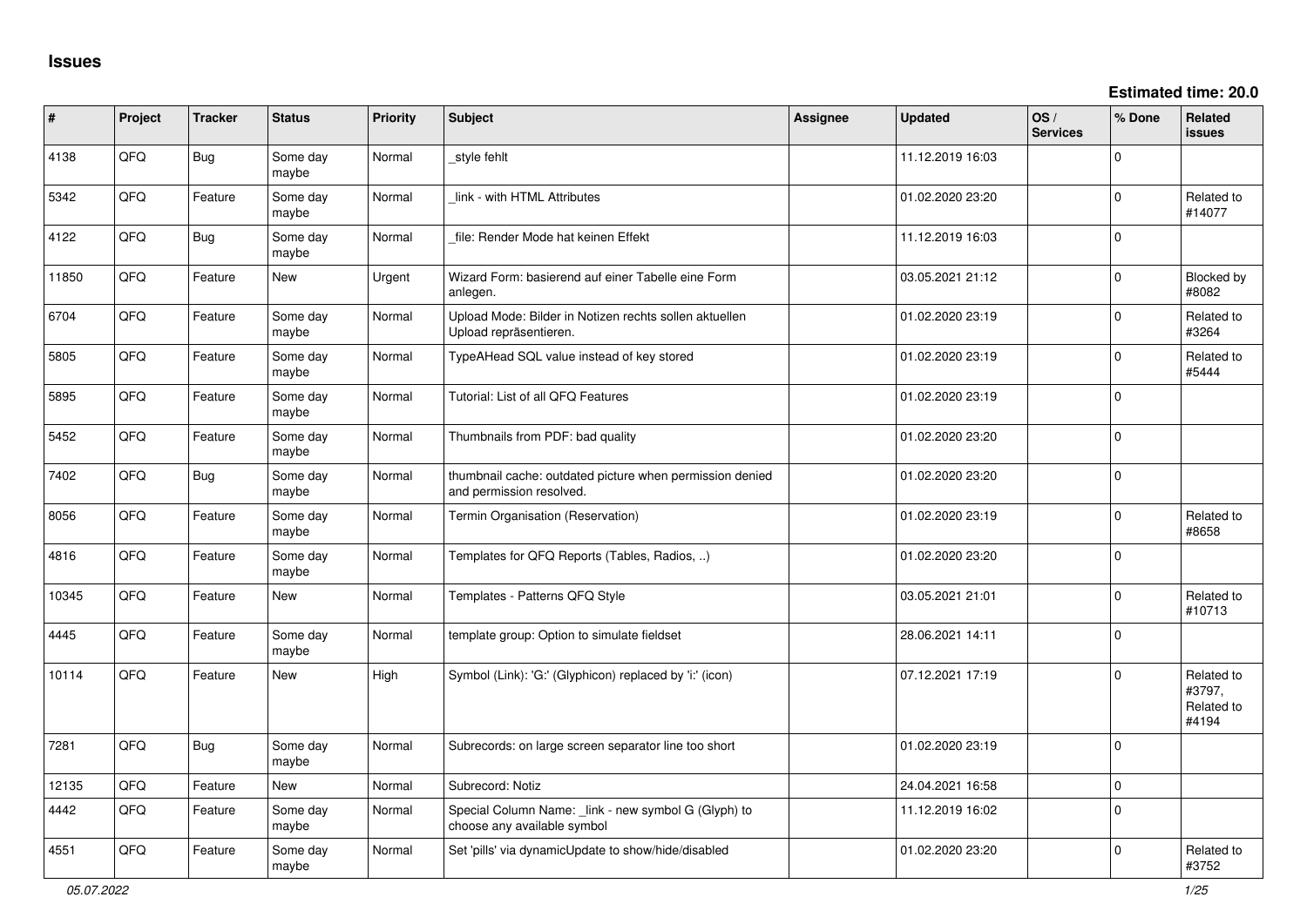| #     | Project | <b>Tracker</b> | <b>Status</b>     | <b>Priority</b> | <b>Subject</b>                                                                                               | Assignee | <b>Updated</b>   | OS/<br><b>Services</b> | % Done              | Related<br>issues    |
|-------|---------|----------------|-------------------|-----------------|--------------------------------------------------------------------------------------------------------------|----------|------------------|------------------------|---------------------|----------------------|
| 880   | QFQ     | Feature        | Some day<br>maybe | Urgent          | Security: PHP, SQL Injection, XSS                                                                            |          | 03.05.2021 21:14 |                        | 0                   | Related to<br>#14320 |
| 7921  | QFQ     | Feature        | Some day<br>maybe | Normal          | Rest API Export: URL kuerzer machen                                                                          |          | 01.02.2020 23:19 |                        | $\mathbf 0$         |                      |
| 9855  | QFQ     | <b>Bug</b>     | New               | Normal          | <b>Required Check</b>                                                                                        |          | 01.02.2020 15:56 |                        | 0                   |                      |
| 5129  | QFQ     | Feature        | Some day<br>maybe | Normal          | Reports: SQL fuer x Achse und y Achse                                                                        |          | 11.12.2019 16:02 |                        | $\mathbf 0$         |                      |
| 4435  | QFQ     | Feature        | Some day<br>maybe | Normal          | Report: striptags - specify allowed tags                                                                     |          | 01.02.2020 23:20 |                        | $\Omega$            |                      |
| 11534 | QFQ     | Feature        | New               | Normal          | Report: Action on selected rows - Table batchprocessing<br>feature                                           |          | 18.11.2020 08:15 |                        | $\mathbf 0$         |                      |
| 4640  | QFQ     | Feature        | Some day<br>maybe | Normal          | Rename System Forms                                                                                          |          | 01.02.2020 23:20 |                        | 0                   |                      |
| 1623  | QFQ     | Feature        | Some day<br>maybe | Normal          | RealURL                                                                                                      |          | 11.12.2019 16:03 |                        | 30                  |                      |
| 10766 | QFQ     | <b>Bug</b>     | <b>New</b>        | High            | Radiobutton / parameter.buttonClass=btn-default: dynamic<br>update                                           |          | 03.05.2021 21:12 |                        | $\mathbf 0$         | Related to<br>#11237 |
| 9020  | QFQ     | Bug            | Some day<br>maybe | Normal          | radio mit buttonClass und dynamicUpdate lassen sich nicht<br>kombinieren                                     |          | 11.12.2019 16:01 |                        | $\mathbf 0$         |                      |
| 5851  | QFQ     | Feature        | Some day<br>maybe | Normal          | Queue System implementieren: MQTT, RabbitMQ                                                                  |          | 01.02.2020 23:20 |                        | $\mathbf 0$         | Related to<br>#5715  |
| 7108  | QFQ     | Feature        | Some day<br>maybe | Normal          | QFQ Wrap Elements                                                                                            |          | 11.12.2019 16:01 |                        | $\mathbf 0$         |                      |
| 5892  | QFQ     | Feature        | Some day<br>maybe | Normal          | QFQ should use T3 API to manipulate FE GROUP<br>membership                                                   |          | 01.02.2020 23:20 |                        | $\mathbf 0$         |                      |
| 9024  | QFQ     | <b>Bug</b>     | Some day<br>maybe | Normal          | QFQ Einarbeitung                                                                                             |          | 01.02.2020 15:56 |                        | $\mathbf 0$         |                      |
| 5160  | QFQ     | Feature        | Some day<br>maybe | Normal          | QFQ collaborative / together.js, ShareJS, y-js, collaborative,                                               |          | 11.12.2019 16:02 |                        | $\mathbf 0$         |                      |
| 1234  | QFQ     | Feature        | Some day<br>maybe | Normal          | QF: Record numbering: Im Grid soll in Spalte 1 optional die<br>laufende Nummer der Records angezeigt werden. |          | 01.02.2020 23:20 |                        | $\mathbf 0$         |                      |
| 955   | QFQ     | Feature        | Some day<br>maybe | Normal          | QF: Notizen vor/nach dem Form                                                                                |          | 01.02.2020 23:20 |                        | $\mathbf 0$         |                      |
| 1251  | QFQ     | Feature        | Some day<br>maybe | Normal          | QF: Combo                                                                                                    |          | 11.12.2019 16:03 |                        | 0                   |                      |
| 1253  | QFQ     | Feature        | Some day<br>maybe | Normal          | QF: Colorpicker                                                                                              |          | 11.12.2019 16:03 |                        | $\mathsf{O}\xspace$ |                      |
| 3495  | QFQ     | Feature        | Some day<br>maybe | Normal          | Predifined Parameter werden nicht in '+' (add new record)<br>SIP gerendert.                                  |          | 11.12.2019 16:02 |                        | 0                   |                      |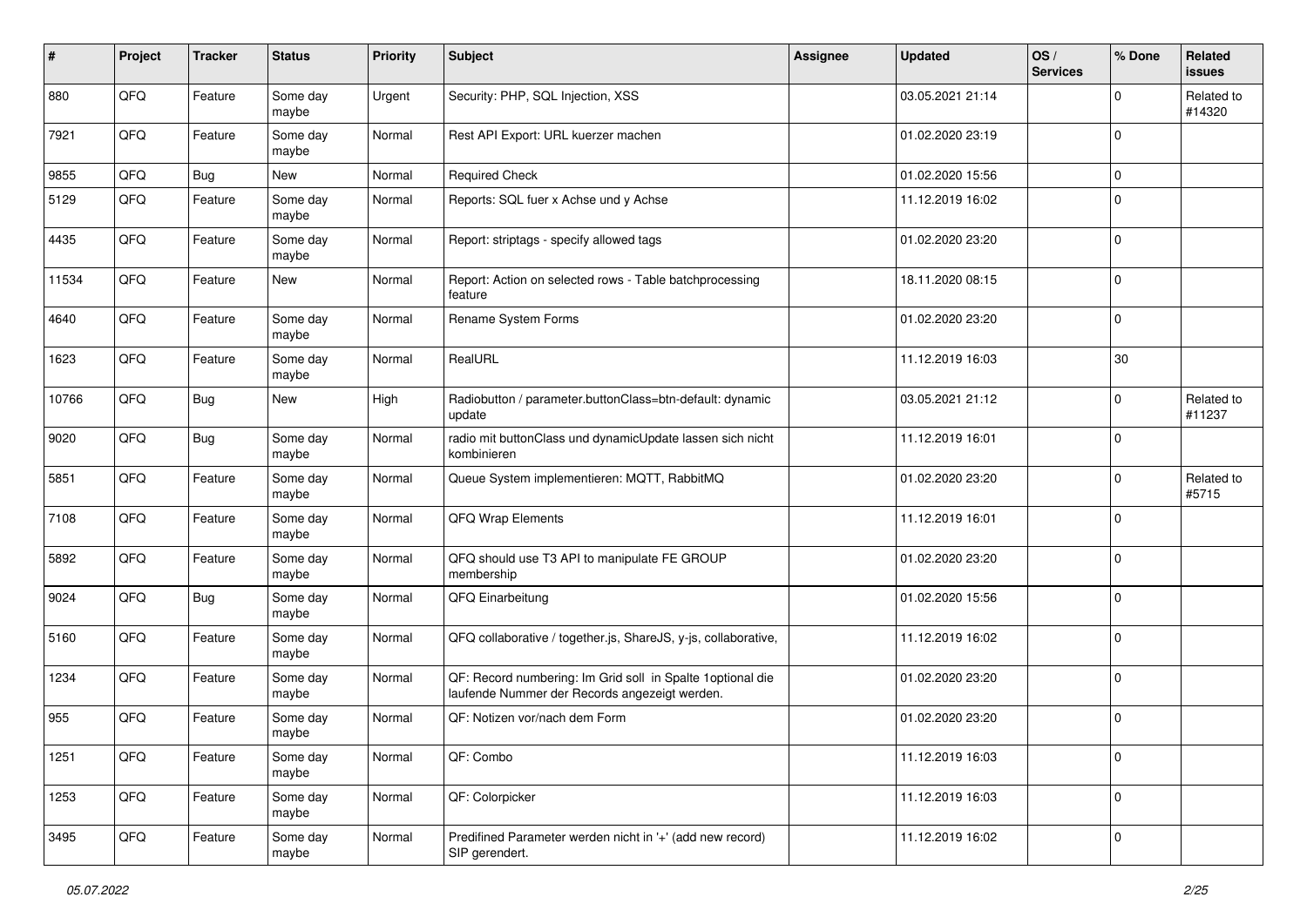| $\sharp$ | Project | <b>Tracker</b> | <b>Status</b>     | <b>Priority</b> | <b>Subject</b>                                                                                         | <b>Assignee</b> | <b>Updated</b>   | OS/<br><b>Services</b> | % Done      | Related<br><b>issues</b>                    |
|----------|---------|----------------|-------------------|-----------------|--------------------------------------------------------------------------------------------------------|-----------------|------------------|------------------------|-------------|---------------------------------------------|
| 10384    | QFQ     | Feature        | <b>New</b>        | Normal          | Parameter Exchange QFQ Instances                                                                       |                 | 07.05.2020 09:38 |                        | $\Omega$    |                                             |
| 4546     | QFQ     | Bug            | Some day<br>maybe | Normal          | NH: SIP storage is destroyed                                                                           |                 | 01.02.2020 23:20 |                        | $\Omega$    |                                             |
| 7229     | QFQ     | Feature        | Some day<br>maybe | Normal          | New FormElement.type: Button                                                                           |                 | 01.02.2021 12:32 |                        | $\Omega$    |                                             |
| 4446     | QFQ     | Feature        | Some day<br>maybe | Normal          | New FE get same feldContainerId as last modifed FE                                                     |                 | 01.02.2020 23:20 |                        | $\mathbf 0$ |                                             |
| 6084     | QFQ     | Feature        | Some day<br>maybe | Normal          | New escape type: 'D' - convert date                                                                    |                 | 01.02.2020 23:19 |                        | $\mathbf 0$ |                                             |
| 3646     | QFQ     | Feature        | Some day<br>maybe | Normal          | Moeglichkeit HTML Tags in Reports auszugeben (zu<br>enkodieren: htmlspecialchars)                      |                 | 11.12.2019 16:02 |                        | $\Omega$    | Related to<br>#14320                        |
| 4626     | QFQ     | Feature        | Some day<br>maybe | Normal          | Mobile View: 'classBody=qfq-form-right' makes no sense                                                 |                 | 01.02.2020 23:20 |                        | $\Omega$    |                                             |
| 4027     | QFQ     | Feature        | Some day<br>maybe | Normal          | Missing: orange 'check' / 'bullet'                                                                     |                 | 11.12.2019 16:03 |                        | $\Omega$    |                                             |
| 12039    | QFQ     | Feature        | <b>New</b>        | Normal          | Missing htmlSpecialChar() in pre processing on form submit                                             |                 | 18.02.2021 00:09 |                        | $\Omega$    | Related to<br>#14320                        |
| 7104     | QFQ     | Feature        | Some day<br>maybe | Normal          | Manual: hint about escaping if '\r' appears in mail body                                               |                 | 11.12.2019 16:01 |                        | $\Omega$    |                                             |
| 4440     | QFQ     | Feature        | Some day<br>maybe | Normal          | Manual.rst: explain how to. expand PHP Session to 4h                                                   |                 | 11.12.2019 16:02 |                        | $\Omega$    |                                             |
| 5455     | QFQ     | Feature        | Some day<br>maybe | Normal          | Mail Redirects grld abhaengig                                                                          |                 | 01.02.2020 23:20 |                        | $\Omega$    |                                             |
| 4974     | QFQ     | Feature        | Some day<br>maybe | Normal          | Long polling - inform all listening clients of changes                                                 |                 | 11.12.2019 16:02 |                        | $\Omega$    |                                             |
| 4439     | QFQ     | Feature        | Some day<br>maybe | Normal          | Log: report all actions fired by an FE Element, incl. the<br>original directive (slaveld, sqllnsert, ) |                 | 01.02.2020 23:20 |                        | $\Omega$    | Related to<br>#4432,<br>Related to<br>#5458 |
| 4433     | QFQ     | Feature        | Some day<br>maybe | Normal          | Log when SIP will be destroyed by QFQ for any (security)<br>reason                                     |                 | 01.02.2020 23:20 |                        | $\Omega$    | Related to<br>#4432,<br>Related to<br>#5458 |
| 3617     | QFQ     | Feature        | Some day<br>maybe | Normal          | Load javascripts at bottom                                                                             |                 | 11.12.2019 16:02 |                        | $\Omega$    |                                             |
| 1510     | QFQ     | Feature        | Some day<br>maybe | Normal          | jquery von google laden, falls das nicht geht lokal                                                    |                 | 11.12.2019 16:03 |                        | $\Omega$    |                                             |
| 2950     | QFQ     | Feature        | Some day<br>maybe | Normal          | Inhalt QFQ Records als File                                                                            |                 | 11.12.2019 16:03 |                        | $\Omega$    |                                             |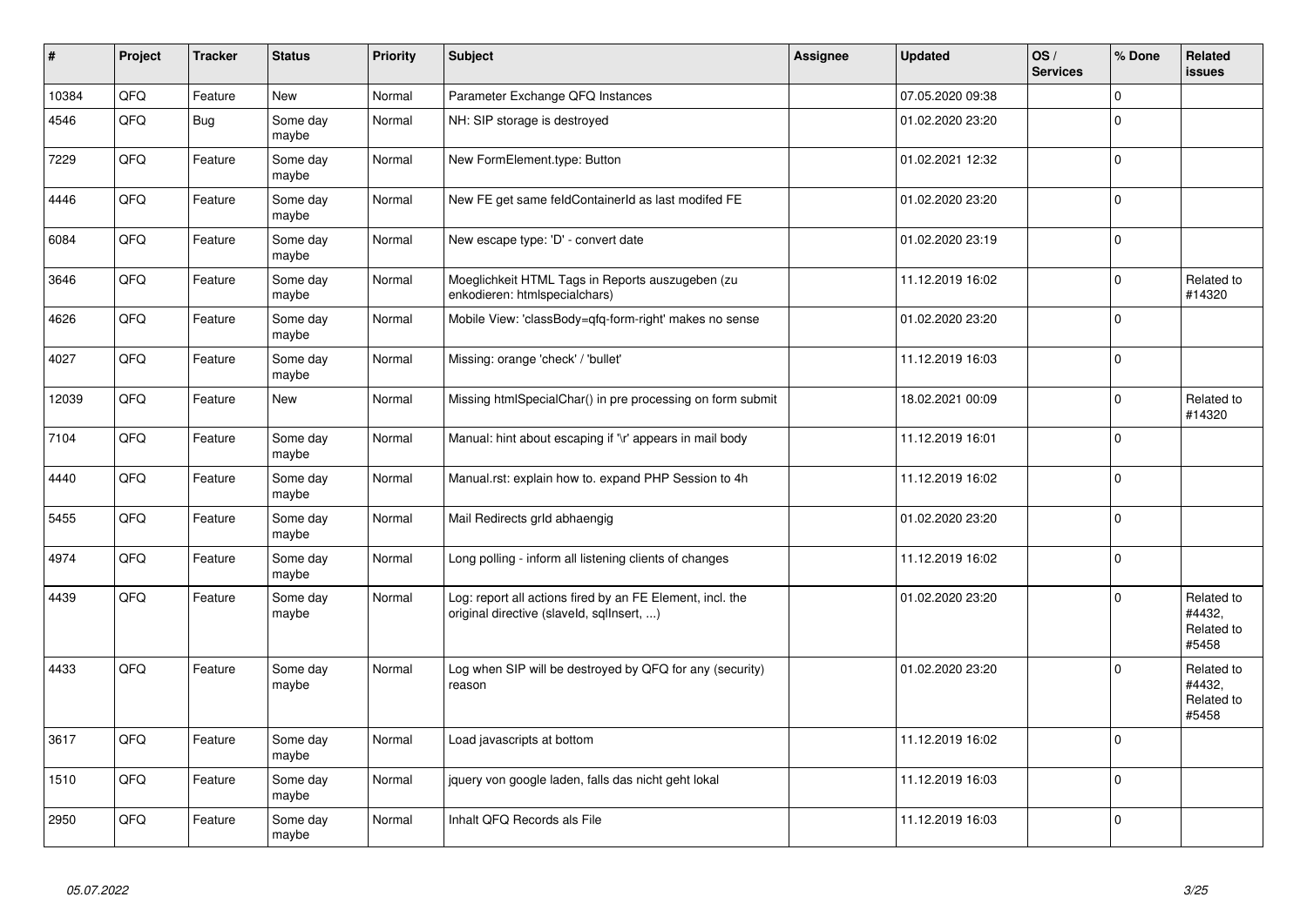| ∦     | Project | <b>Tracker</b> | <b>Status</b>     | <b>Priority</b> | <b>Subject</b>                                                                                                                                           | Assignee | <b>Updated</b>   | OS/<br><b>Services</b> | % Done      | Related<br>issues    |
|-------|---------|----------------|-------------------|-----------------|----------------------------------------------------------------------------------------------------------------------------------------------------------|----------|------------------|------------------------|-------------|----------------------|
| 9126  | QFQ     | Bug            | Some day<br>maybe | Normal          | hidden Form elements are present in page source                                                                                                          |          | 02.01.2021 18:41 |                        | $\mathbf 0$ |                      |
| 6515  | QFQ     | Feature        | Some day<br>maybe | Normal          | Formular: Felder dynamisch ein/ausblenden                                                                                                                |          | 11.12.2019 16:02 |                        | $\mathbf 0$ |                      |
| 7278  | QFQ     | Feature        | Some day<br>maybe | Normal          | Form: Wert vordefinieren der immer gesetzt wird                                                                                                          |          | 02.05.2021 09:27 |                        | $\Omega$    |                      |
| 12156 | QFQ     | Feature        | <b>New</b>        | Normal          | Form: Optional disable 'leave page'                                                                                                                      |          | 03.05.2021 20:45 |                        | $\mathbf 0$ |                      |
| 4443  | QFQ     | Feature        | Some day<br>maybe | Normal          | Form: multiple secondary tables                                                                                                                          |          | 01.02.2020 23:20 |                        | $\Omega$    |                      |
| 11716 | QFQ     | Feature        | <b>New</b>        | Normal          | Form an beliebiger Stelle im Report anzeigen                                                                                                             |          | 09.12.2020 09:47 |                        | $\mathbf 0$ |                      |
| 10763 | QFQ     | Feature        | <b>New</b>        | Normal          | form accessed and submitted despite logout?                                                                                                              |          | 16.06.2020 11:43 |                        | $\mathbf 0$ |                      |
| 3878  | QFQ     | Feature        | Some day<br>maybe | Normal          | Form 'FormElement': Spalte 'name' typeAhead mit<br>Spaltennamen der Primarytable.                                                                        |          | 11.12.2019 16:03 |                        | $\Omega$    |                      |
| 3879  | QFQ     | Feature        | Some day<br>maybe | Normal          | Form 'FormElement': Beim Feld 'name' rechts in der Notiz<br>einen Link einblenden - a) aktuelle Definition anzeigen, b)<br>Spalte in der Tabelle anlegen |          | 11.12.2019 16:03 |                        | $\mathbf 0$ |                      |
| 3880  | QFQ     | Feature        | Some day<br>maybe | Normal          | Form 'Form': anlegen einer Tabelle                                                                                                                       |          | 14.01.2021 10:12 |                        | $\Omega$    |                      |
| 5923  | QFQ     | Feature        | Some day<br>maybe | Normal          | fillStoreSystemBySqlLate                                                                                                                                 |          | 01.02.2020 23:19 |                        | $\Omega$    |                      |
| 4444  | QFQ     | Feature        | Some day<br>maybe | Normal          | FE.type=upload: detect mime type                                                                                                                         |          | 11.12.2019 16:02 |                        | $\mathbf 0$ | Related to<br>#4303  |
| 5877  | QFQ     | <b>Bug</b>     | Some day<br>maybe | Normal          | FE.type=note:bsColumn strange behaviour                                                                                                                  |          | 01.02.2020 23:19 |                        | $\mathbf 0$ |                      |
| 4536  | QFQ     | Feature        | Some day<br>maybe | Normal          | FE upload: problem with delete if mutliple uploads an<br>FE.name="                                                                                       |          | 01.02.2020 23:20 |                        | $\Omega$    |                      |
| 10324 | QFQ     | <b>Bug</b>     | <b>New</b>        | Normal          | Excel Export mit Template funktioniert nur, wenn Template<br>vor uid kommt                                                                               |          | 30.03.2020 11:20 |                        | $\Omega$    | Related to<br>#10257 |
| 10874 | QFQ     | Feature        | <b>New</b>        | Normal          | Erstellen eines Foreign Keys in der Tabelle "FormElement"                                                                                                |          | 13.07.2020 10:11 |                        | $\mathbf 0$ |                      |
| 10759 | QFQ     | Bug            | <b>New</b>        | Normal          | emptyMeansNull - Feld falsch aktualisiert                                                                                                                |          | 12.11.2020 23:45 |                        | $\mathbf 0$ |                      |
| 5893  | QFQ     | Feature        | Some day<br>maybe | Normal          | Edit on double-click                                                                                                                                     |          | 01.02.2020 23:19 |                        | $\mathbf 0$ | Related to<br>#5894  |
| 6083  | QFQ     | Feature        | Some day<br>maybe | Normal          | Dynamic Update: Value Check via SQL                                                                                                                      |          | 11.12.2019 16:02 |                        | $\Omega$    |                      |
| 11195 | QFQ     | <b>Bug</b>     | <b>New</b>        | Low             | Dynamic Update: Note not updated if new text is empty<br>(v20.4)                                                                                         |          | 25.09.2020 11:14 |                        | $\Omega$    |                      |
| 7100  | QFQ     | Feature        | Some day<br>maybe | Normal          | Download: log access, max downloads, time limit                                                                                                          |          | 01.02.2020 23:19 |                        | $\Omega$    |                      |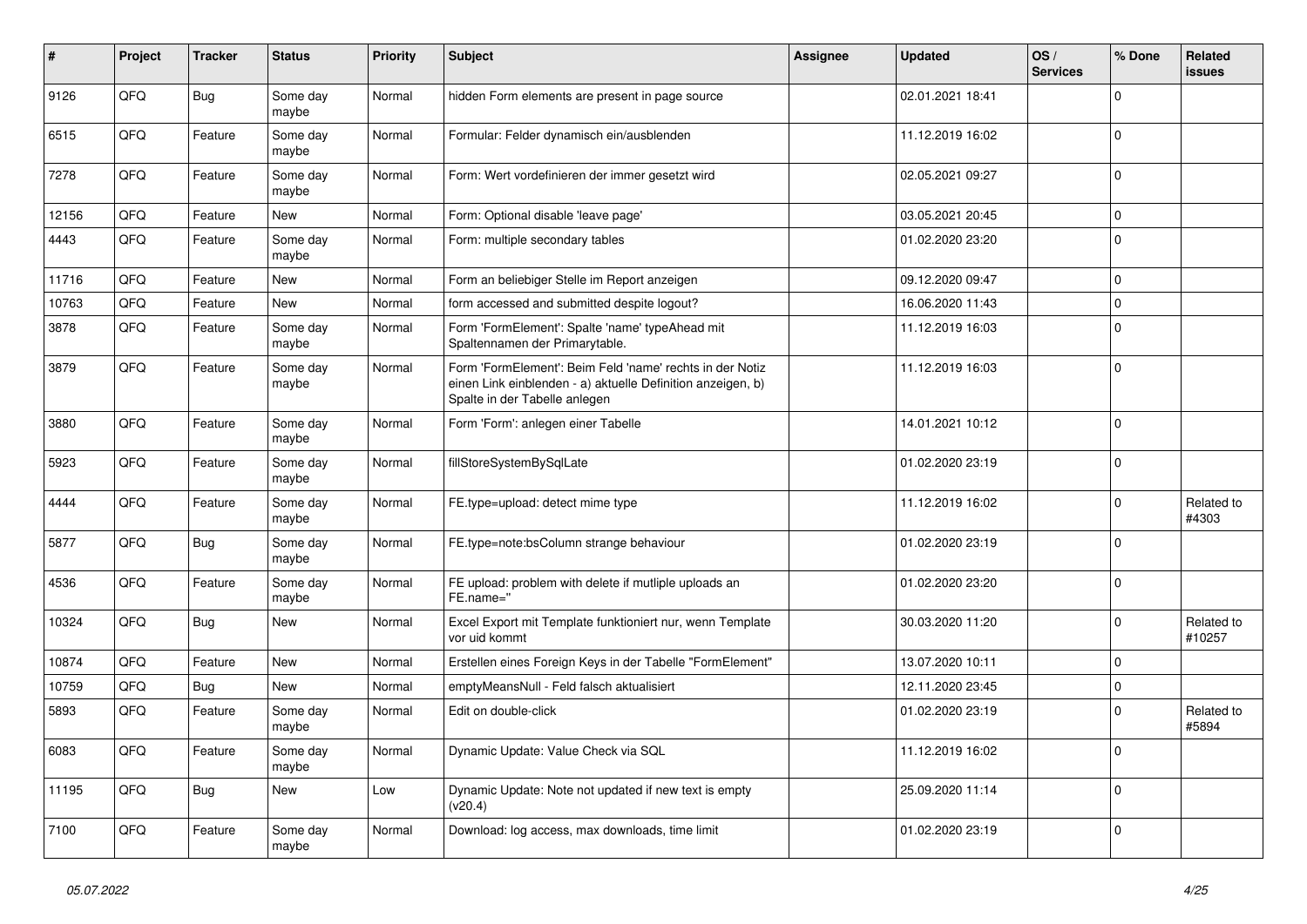| #     | Project | <b>Tracker</b> | <b>Status</b>     | <b>Priority</b> | <b>Subject</b>                                                                                                                                                | <b>Assignee</b> | <b>Updated</b>   | OS/<br><b>Services</b> | % Done      | Related<br>issues    |
|-------|---------|----------------|-------------------|-----------------|---------------------------------------------------------------------------------------------------------------------------------------------------------------|-----------------|------------------|------------------------|-------------|----------------------|
| 5850  | QFQ     | Feature        | Some day<br>maybe | Normal          | Deployment: In QFQ Doc best practice fuer zeitgemaesses<br>Deployment beschreiben                                                                             |                 | 01.02.2020 23:20 |                        | $\Omega$    |                      |
| 4627  | QFQ     | Feature        | Some day<br>maybe | Normal          | dbupdate: all tables - check 'create', 'modified' if it is possible<br>to change to default 'CURRENT_TIMESTAMP' and modified<br>'ON UPDATE CURRENT_TIMESTAMP' |                 | 01.02.2020 23:20 |                        | 0           |                      |
| 6992  | QFQ     | Feature        | Some day<br>maybe | Normal          | DB exception: Syntax Highlight                                                                                                                                |                 | 11.12.2019 16:01 |                        | $\Omega$    | Related to<br>#5450  |
| 4719  | QFQ     | Feature        | Some day<br>maybe | Normal          | Custom Message in Client in case of 'Browser tab close,<br>modification will be lost'                                                                         |                 | 01.02.2020 23:20 |                        | $\Omega$    |                      |
| 10738 | QFQ     | Feature        | Some day<br>maybe | Normal          | CORS headers for external API requests                                                                                                                        |                 | 10.06.2020 14:00 |                        | $\mathbf 0$ |                      |
| 9853  | QFQ     | Feature        | <b>New</b>        | Normal          | Check das SQL / QFQ / Mail Logfile geschrieben wird                                                                                                           |                 | 09.01.2020 11:15 |                        | $\mathbf 0$ |                      |
| 5783  | QFQ     | Feature        | Some day<br>maybe | Normal          | <b>BPMN View/Edit</b>                                                                                                                                         |                 | 11.12.2019 16:02 |                        | $\Omega$    |                      |
| 4194  | QFQ     | Feature        | In Progress       | Normal          | Bootstrap 4 ist jetzt offiziel                                                                                                                                |                 | 03.05.2021 20:47 |                        | $\Omega$    | Related to<br>#10114 |
| 6288  | QFQ     | Feature        | Some day<br>maybe | Normal          | Best Practice: Erklaeren wie man ein Formular ganz in<br>'weiss' erstellen kann                                                                               |                 | 11.12.2019 16:02 |                        | $\mathbf 0$ |                      |
| 7105  | QFQ     | Feature        | Some day<br>maybe | Normal          | Beispiel wie man in einer zweiten Tabelle speichert.                                                                                                          |                 | 11.12.2019 16:01 |                        | $\Omega$    |                      |
| 7106  | QFQ     | Feature        | Some day<br>maybe | Normal          | Beispiel Nummerierung von Rows in Report                                                                                                                      |                 | 11.12.2019 16:01 |                        | $\mathbf 0$ |                      |
| 10890 | QFQ     | Bug            | New               | Normal          | AutoCron hangs                                                                                                                                                |                 | 20.07.2020 13:56 |                        | $\mathbf 0$ |                      |
| 11522 | QFQ     | Bug            | New               | Normal          | Aus/Einblenden von Reitern                                                                                                                                    |                 | 13.11.2020 14:58 |                        | 0           |                      |
| 6299  | QFQ     | Feature        | Some day<br>maybe | Normal          | Attack detection: log table with invalid SIP access                                                                                                           |                 | 11.12.2019 16:02 |                        | $\mathbf 0$ | Related to<br>#3947  |
| 11715 | QFQ     | <b>Bug</b>     | <b>New</b>        | Normal          | acceptZeroAsRequired and requiredOffButMark do not<br>coincide                                                                                                |                 | 08.12.2020 12:13 |                        | $\Omega$    |                      |
| 11535 | QFQ     | Feature        | New               | Normal          | Ability to create SQL columns in frontend QFQ forms                                                                                                           |                 | 17.11.2020 12:11 |                        | $\mathbf 0$ |                      |
| 12038 | QFQ     | Feature        | <b>New</b>        | Normal          | a) STORE_VAR: filenameOnlyStripUniq, b) SP:<br>QSTRIPUNIQ()                                                                                                   |                 | 17.02.2021 23:55 |                        | $\Omega$    |                      |
| 3567  | QFQ     | Feature        | Some day<br>maybe | Low             | 'Save', 'Close', 'New' als FormElement                                                                                                                        |                 | 11.12.2019 16:02 |                        | $\mathbf 0$ |                      |
| 7101  | QFO     | <b>Bug</b>     | Some day<br>maybe | Normal          | 'form' in SIP and 'report' - breaks                                                                                                                           |                 | 01.02.2020 23:20 |                        | $\mathbf 0$ |                      |
| 4441  | QFQ     | <b>Bug</b>     | Some day<br>maybe | Normal          | \$_SERVER Vars sollten nur aus dem Store genommen<br>werden - Code entsprechend anpassen.                                                                     |                 | 11.12.2019 16:02 |                        | $\mathbf 0$ |                      |
| 14185 | QFQ     | Feature        | New               | Normal          | External/Autocron.php - better suitable directory                                                                                                             | Support: System | 28.05.2022 11:03 |                        | $\mathbf 0$ |                      |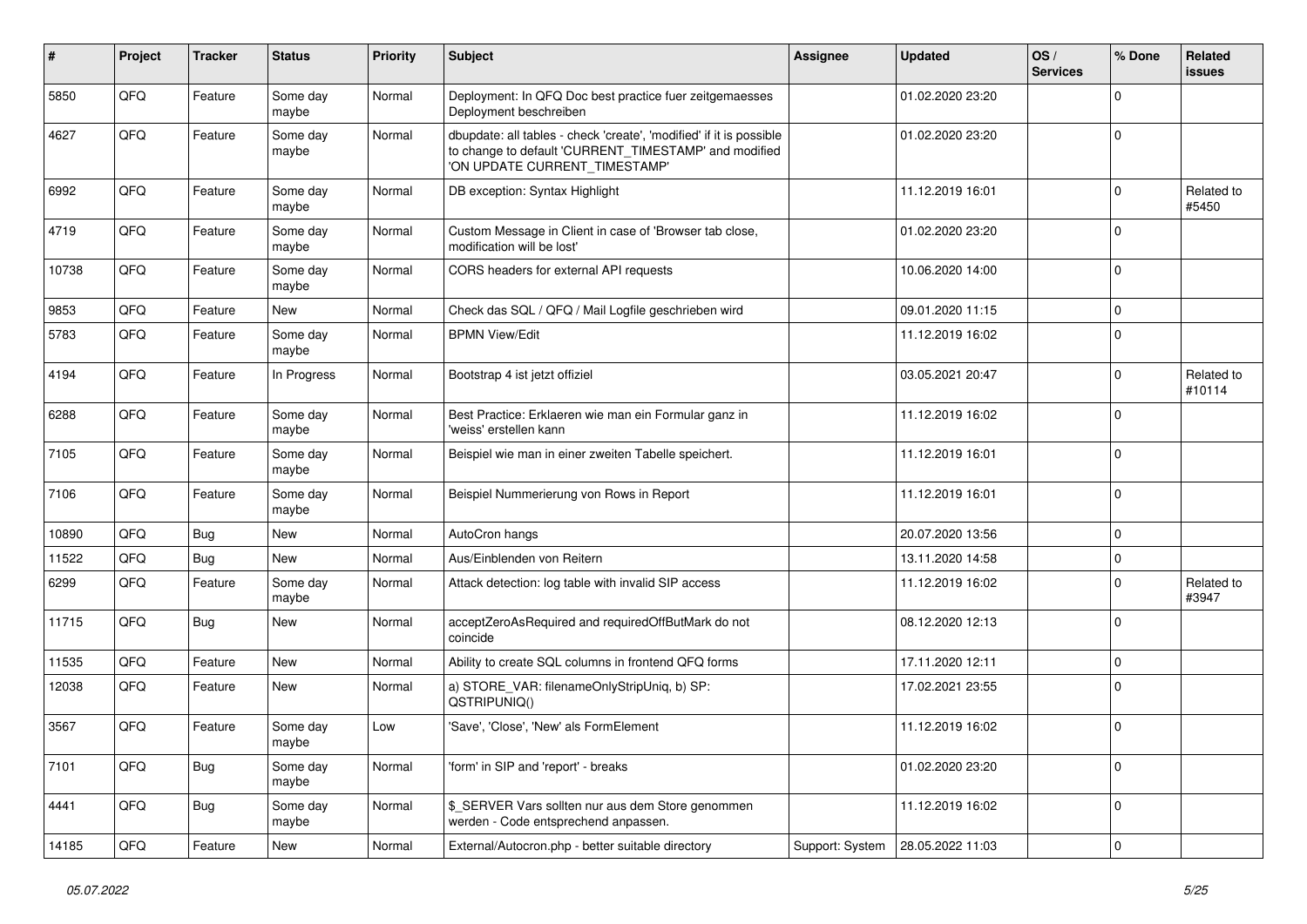| #     | Project | <b>Tracker</b> | <b>Status</b>     | <b>Priority</b> | <b>Subject</b>                                                                                                                                           | <b>Assignee</b> | <b>Updated</b>   | OS/<br><b>Services</b> | % Done      | Related<br><b>issues</b>                                              |
|-------|---------|----------------|-------------------|-----------------|----------------------------------------------------------------------------------------------------------------------------------------------------------|-----------------|------------------|------------------------|-------------|-----------------------------------------------------------------------|
| 4457  | QFQ     | Bug            | Priorize          | Normal          | typeahead: pressing return to select an item, saves the form<br>and closes the form.                                                                     | Benjamin Baer   | 03.01.2022 08:01 |                        | $\Omega$    | Related to<br>#4398                                                   |
| 4398  | QFQ     | Bug            | Some day<br>maybe | Normal          | Typeahead: mouse click in a prefilled input opens a single<br>item dropdown with the current value - click on it seems to<br>set the value, not the key. | Benjamin Baer   | 01.02.2020 23:20 |                        | $\Omega$    | Related to<br>#4457                                                   |
| 6970  | QFQ     | Feature        | Some day<br>maybe | Normal          | tablesorter: default fuer 'sortReset' aendern von 'Ctrl' zu 'Alt'                                                                                        | Benjamin Baer   | 01.02.2020 23:21 |                        | $\Omega$    |                                                                       |
| 9130  | QFQ     | Feature        | Some day<br>maybe | Normal          | tablesorter: Automatic Row numbering / Zeilenummer                                                                                                       | Benjamin Baer   | 01.02.2020 23:22 |                        | $\mathbf 0$ |                                                                       |
| 7730  | QFQ     | Feature        | Priorize          | Normal          | SELECT Box: title in between                                                                                                                             | Benjamin Baer   | 01.02.2020 23:22 |                        | $\Omega$    |                                                                       |
| 5366  | QFQ     | Feature        | Priorize          | Normal          | Saving with keyboard shortcuts                                                                                                                           | Benjamin Baer   | 21.03.2022 09:47 |                        | $\mathbf 0$ |                                                                       |
| 4454  | QFQ     | Bug            | Some day<br>maybe | Normal          | Required Elements: multiple elements in a row - whole row<br>marked if only one input is empty.                                                          | Benjamin Baer   | 01.02.2020 23:20 |                        | ١o          |                                                                       |
| 9535  | QFQ     | Bug            | Feedback          | Normal          | Report:  AS ' vertical' - column to wide - vertical >> rot45,<br>rot <sub>90</sub>                                                                       | Benjamin Baer   | 01.02.2020 15:56 |                        | $\Omega$    |                                                                       |
| 11237 | QFQ     | Bug            | <b>New</b>        | High            | Radiobutton / parameter.buttonClass= btn-default - kein dirty<br>Trigger                                                                                 | Benjamin Baer   | 03.05.2021 21:12 |                        | $\Omega$    | Related to<br>#10766                                                  |
| 13528 | QFQ     | Bug            | <b>New</b>        | Normal          | gfg.io > releases: es wird kein neues Release angelegt                                                                                                   | Benjamin Baer   | 19.03.2022 17:46 |                        | l 0         |                                                                       |
| 3692  | QFQ     | Feature        | Some day<br>maybe | Normal          | QFQ Webseite                                                                                                                                             | Benjamin Baer   | 11.12.2019 16:02 |                        | $\Omega$    | Related to<br>#5033                                                   |
| 6140  | QFQ     | Bug            | Priorize          | Normal          | QFQ DnD Sort: Locked fields                                                                                                                              | Benjamin Baer   | 21.03.2022 09:56 |                        | l 0         |                                                                       |
| 5389  | QFQ     | Feature        | Some day<br>maybe | Normal          | QFQ Design: Multline label / note                                                                                                                        | Benjamin Baer   | 01.02.2020 23:19 |                        | l 0         |                                                                       |
| 9135  | QFQ     | Feature        | Priorize          | Normal          | Progress Bar generic / replace old hourglass download<br>popup                                                                                           | Benjamin Baer   | 03.01.2022 07:43 |                        | $\Omega$    |                                                                       |
| 12556 | QFQ     | Feature        | <b>New</b>        | Normal          | Pills Title: colored = static or dynamic on allrequiredgiven                                                                                             | Benjamin Baer   | 19.03.2022 17:49 |                        | I٥          |                                                                       |
| 2063  | QFQ     | Bug            | Some day<br>maybe | Normal          | Pills auf 'inaktiv' setzen falls keine Element auf dem Pill<br>sichtbar sind.                                                                            | Benjamin Baer   | 11.12.2019 16:03 |                        | $\Omega$    | Related to<br>#3752                                                   |
| 7602  | QFQ     | Feature        | ToDo              | High            | Multi Select: with checkboxes                                                                                                                            | Benjamin Baer   | 22.03.2022 09:07 |                        | $\mathbf 0$ |                                                                       |
| 12490 | QFQ     | Feature        | <b>New</b>        | Normal          | Loading Plugins in QFQ - see what tinymce does. (lazy<br>loading)                                                                                        | Benjamin Baer   | 08.06.2022 10:37 |                        | $\Omega$    | Related to<br>#12611,<br>Related to<br>#10013,<br>Related to<br>#7732 |
| 6566  | QFQ     | Bug            | Priorize          | Normal          | Link Function 'delete': provided parameter missing on page<br>reload                                                                                     | Benjamin Baer   | 03.01.2022 08:08 |                        | l 0         |                                                                       |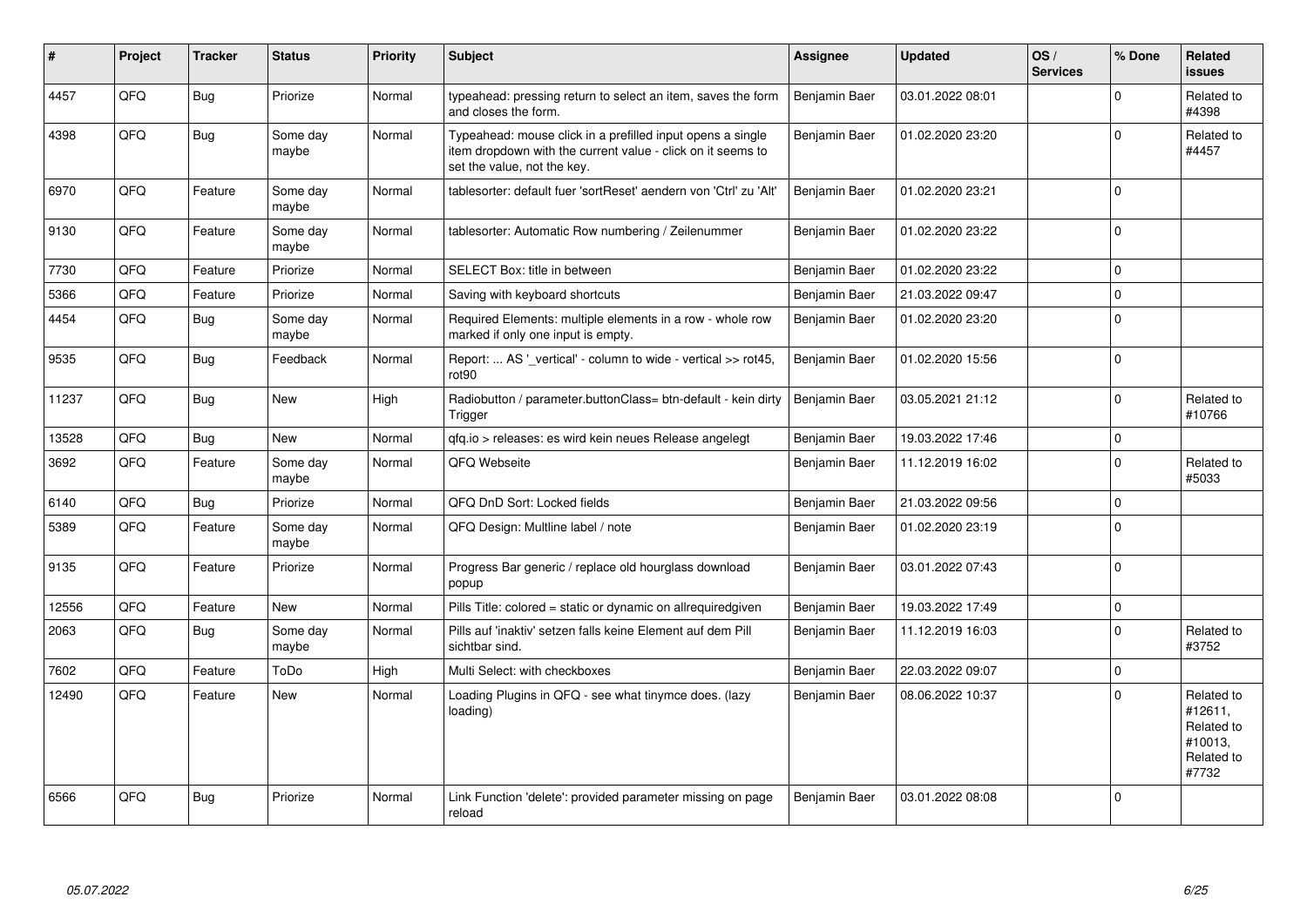| ∦     | Project | <b>Tracker</b> | <b>Status</b>     | <b>Priority</b> | Subject                                                                                                   | <b>Assignee</b>     | <b>Updated</b>   | OS/<br><b>Services</b> | % Done       | Related<br>issues                                                      |
|-------|---------|----------------|-------------------|-----------------|-----------------------------------------------------------------------------------------------------------|---------------------|------------------|------------------------|--------------|------------------------------------------------------------------------|
| 7732  | QFQ     | Feature        | Some day<br>maybe | Normal          | Javascript: Lazy Loading der add on libs                                                                  | Benjamin Baer       | 08.06.2022 10:38 |                        | <sup>o</sup> | Related to<br>#12611,<br>Related to<br>#12490,<br>Related to<br>#10013 |
| 7965  | QFQ     | Feature        | Priorize          | Normal          | Input type 'text' with visual format - currency                                                           | Benjamin Baer       | 03.01.2022 07:45 |                        | $\mathbf 0$  |                                                                        |
| 9898  | QFQ     | Bug            | Feedback          | Normal          | Formular trotz Timeout gespeichert                                                                        | Benjamin Baer       | 01.02.2020 15:56 |                        | 0            |                                                                        |
| 9548  | QFQ     | Feature        | Feedback          | High            | FormElement: Pattern mismatch - optional report only on<br>focus lost                                     | Benjamin Baer       | 03.05.2021 21:14 |                        | $\Omega$     |                                                                        |
| 10003 | QFQ     | Feature        | Priorize          | Normal          | fieldset: stronger visualize group                                                                        | Benjamin Baer       | 12.02.2020 08:13 |                        | $\mathbf 0$  |                                                                        |
| 3415  | QFQ     | Feature        | Some day<br>maybe | Normal          | FE Login Box Templatefile                                                                                 | Benjamin Baer       | 11.12.2019 16:02 |                        | $\Omega$     |                                                                        |
| 6801  | QFQ     | Feature        | Priorize          | Normal          | Fabric: Maximize / FullIscreen                                                                            | Benjamin Baer       | 21.03.2022 09:56 |                        | $\mathbf 0$  |                                                                        |
| 5024  | QFQ     | Feature        | Some day<br>maybe | Normal          | Fabric: Generate PDF with edits                                                                           | Benjamin Baer       | 01.02.2020 23:20 |                        | $\Omega$     | Related to<br>#10704                                                   |
| 6972  | QFQ     | Feature        | Some day<br>maybe | Normal          | Fabric Clipboard / cross browser tab                                                                      | Benjamin Baer       | 01.02.2020 23:21 |                        | $\mathbf 0$  |                                                                        |
| 6224  | QFQ     | Feature        | Priorize          | Normal          | Dynamic update: fade in/out fields                                                                        | Benjamin Baer       | 21.03.2022 09:50 |                        | $\Omega$     |                                                                        |
| 2665  | QFQ     | Bug            | Priorize          | Normal          | Dynamic Update funktioniert nicht, wenn beim<br>entsprechenden FormElement eine size angegeben ist.       | Benjamin Baer       | 03.01.2022 08:12 |                        | 30           |                                                                        |
| 5562  | QFQ     | Feature        | Priorize          | Normal          | Drag'n'Drop fuer Uploads                                                                                  | Benjamin Baer       | 21.03.2022 09:52 |                        | $\Omega$     | Related to<br>#9706                                                    |
| 4420  | QFQ     | Feature        | Some day<br>maybe | Normal          | Client: Local Storage - store the changes of a form, local in<br>the browser.                             | Benjamin Baer       | 11.12.2019 16:02 |                        | $\Omega$     |                                                                        |
| 6870  | QFQ     | Feature        | Priorize          | Normal          | Click on '_link' triggers an API call                                                                     | Benjamin Baer       | 03.01.2022 08:25 |                        | $\mathbf 0$  |                                                                        |
| 12476 | QFQ     | Feature        | <b>New</b>        | Normal          | clearMe: a) should trigger 'dirty', b) sticky on textarea resize                                          | Benjamin Baer       | 04.01.2022 08:40 |                        | $\Omega$     | Related to<br>#9528                                                    |
| 11057 | QFQ     | <b>Bug</b>     | New               | High            | Checkboxes ohne span.checkmark im Report werden<br>ausgeblendet                                           | Benjamin Baer       | 03.05.2021 21:12 |                        | $\Omega$     | Related to<br>#11039                                                   |
| 8522  | QFQ     | Feature        | Some day<br>maybe | Normal          | build QFQ - npm warnings                                                                                  | Benjamin Baer       | 01.02.2020 23:19 |                        | 50           |                                                                        |
| 13647 | QFQ     | <b>Bug</b>     | New               | Normal          | Autofocus funktioniert nicht auf Chrome                                                                   | Benjamin Baer       | 19.03.2022 17:44 |                        | $\mathbf{0}$ |                                                                        |
| 4349  | QFQ     | Feature        | Some day<br>maybe | Normal          | link download: downloaded external URL to<br>deliver/concatenate - check mimetipe and handle it correctly | Carsten Rose        | 11.12.2019 16:02 |                        | $\Omega$     |                                                                        |
| 4606  | QFQ     | Feature        | Some day<br>maybe | Normal          | link: qualifier to render bootstrap button                                                                | Carsten Rose        | 01.02.2020 23:19 |                        | $\Omega$     |                                                                        |
| 4343  | QFQ     | Feature        | Some day<br>maybe | Normal          | Link: Classifier to add 'attributes'                                                                      | <b>Carsten Rose</b> | 01.02.2020 23:20 |                        | $\mathbf 0$  | Related to<br>#14077                                                   |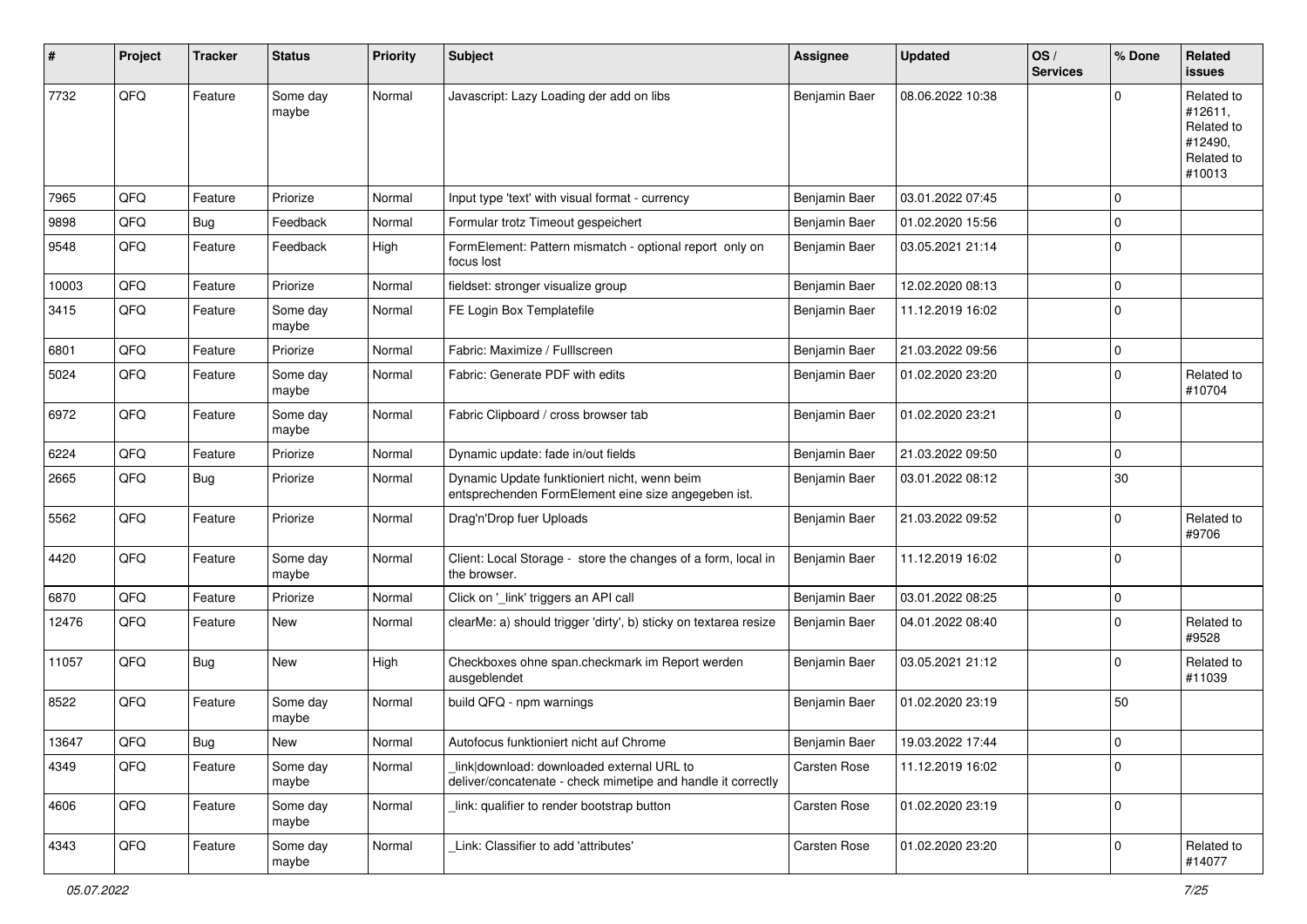| ∦     | Project | <b>Tracker</b> | <b>Status</b>     | <b>Priority</b> | <b>Subject</b>                                                                                                             | <b>Assignee</b>     | <b>Updated</b>   | OS/<br><b>Services</b> | % Done      | Related<br><b>issues</b>                                             |
|-------|---------|----------------|-------------------|-----------------|----------------------------------------------------------------------------------------------------------------------------|---------------------|------------------|------------------------|-------------|----------------------------------------------------------------------|
| 2643  | QFQ     | <b>Bug</b>     | Some day<br>maybe | Normal          | Zend / PHP Webinars anschauen                                                                                              | <b>Carsten Rose</b> | 01.02.2020 15:56 |                        | $\Omega$    |                                                                      |
| 3285  | QFQ     | Feature        | Some day<br>maybe | Normal          | Zeichenlimit pro Feld: textarea / editor                                                                                   | <b>Carsten Rose</b> | 11.12.2019 16:02 |                        | $\mathbf 0$ |                                                                      |
| 13659 | QFQ     | <b>Bug</b>     | <b>New</b>        | Normal          | wrong sanitize class applied to R-store                                                                                    | <b>Carsten Rose</b> | 15.01.2022 14:23 |                        | $\mathbf 0$ |                                                                      |
| 13706 | QFQ     | <b>Bug</b>     | <b>New</b>        | Normal          | Wrong CheckType in FieldElement LastStatus of Form Cron                                                                    | <b>Carsten Rose</b> | 21.01.2022 18:20 |                        | $\mathbf 0$ |                                                                      |
| 3677  | QFQ     | Feature        | Some day<br>maybe | Normal          | wkhtmltopdf: FE User access prohibited, if client IP changes<br>\$TYPO3_CONF_VARS[FE][lockIP]                              | <b>Carsten Rose</b> | 11.12.2019 16:02 |                        | $\mathsf 0$ |                                                                      |
| 10704 | QFQ     | <b>Bug</b>     | <b>New</b>        | Normal          | wkhtml problem rendering fullCalendar.js / fabric.js >><br>successor: puppeteer                                            | Carsten Rose        | 12.11.2020 23:45 |                        | $\Omega$    | Related to<br>#5024,<br>Related to<br>#4650,<br>Related to<br>#10715 |
| 6855  | QFQ     | Feature        | <b>New</b>        | Normal          | With {{feUser:U}}!={{feUser:T}}: Save / Delete: only possible<br>with {{feUserSave:U}}='yes' and '{{feUserDelete:U}}='yes' | <b>Carsten Rose</b> | 01.02.2020 23:21 |                        | $\Omega$    |                                                                      |
| 3061  | QFQ     | <b>Bug</b>     | Some day<br>maybe | High            | winstitute: mysgl connection durcheinander - nmhp17<br>(ag7)/QFQ arbeitet mit DB/Tabellen von biostat.                     | <b>Carsten Rose</b> | 03.05.2021 21:14 |                        | $\Omega$    |                                                                      |
| 5665  | QFQ     | Feature        | Some day<br>maybe | Normal          | Versuch das '{{!' nicht mehr noetig ist.                                                                                   | <b>Carsten Rose</b> | 01.02.2020 23:20 |                        | $\mathbf 0$ | Related to<br>#7432,<br>Related to<br>#7434                          |
| 6116  | QFQ     | Bug            | Priorize          | High            | value of checkbox not saved                                                                                                | <b>Carsten Rose</b> | 07.12.2021 17:19 |                        | $\mathsf 0$ |                                                                      |
| 4652  | QFQ     | Feature        | Some day<br>maybe | Normal          | UZH CD: Weiterleitung auf benutzerdefinierte 403/404 Seite                                                                 | <b>Carsten Rose</b> | 01.02.2020 23:20 |                        | $\mathbf 0$ |                                                                      |
| 13354 | QFQ     | Feature        | New               | Normal          | Using Websocket in QFQ                                                                                                     | <b>Carsten Rose</b> | 10.11.2021 15:47 |                        | $\pmb{0}$   |                                                                      |
| 5991  | QFQ     | Bug            | Some day<br>maybe | Normal          | URLs with ' ' or long parameter are problematic                                                                            | <b>Carsten Rose</b> | 01.02.2020 23:19 |                        | $\mathbf 0$ |                                                                      |
| 3332  | QFQ     | Feature        | Some day<br>maybe | Normal          | Uploads: Thumbnails, Details zum hochgeladenen File                                                                        | <b>Carsten Rose</b> | 11.12.2019 16:02 |                        | $\Omega$    | Related to<br>#3264,<br>Related to<br>#5333                          |
| 7119  | QFQ     | Feature        | <b>New</b>        | Normal          | Upload: scaleDownWidth, scaleDownHeight                                                                                    | Carsten Rose        | 01.02.2020 23:21 |                        | $\mathbf 0$ |                                                                      |
| 7175  | QFQ     | Feature        | <b>New</b>        | Normal          | Upload: md5 hash as filename                                                                                               | <b>Carsten Rose</b> | 01.02.2020 23:21 |                        | $\mathbf 0$ |                                                                      |
| 5706  | QFQ     | <b>Bug</b>     | Some day<br>maybe | Normal          | upload: fileDestination needs to be sanatized                                                                              | <b>Carsten Rose</b> | 01.02.2020 23:19 |                        | $\pmb{0}$   |                                                                      |
| 7850  | QFQ     | Feature        | New               | High            | Upload records: non 'pathFileName' column                                                                                  | <b>Carsten Rose</b> | 03.05.2021 21:14 |                        | $\mathbf 0$ |                                                                      |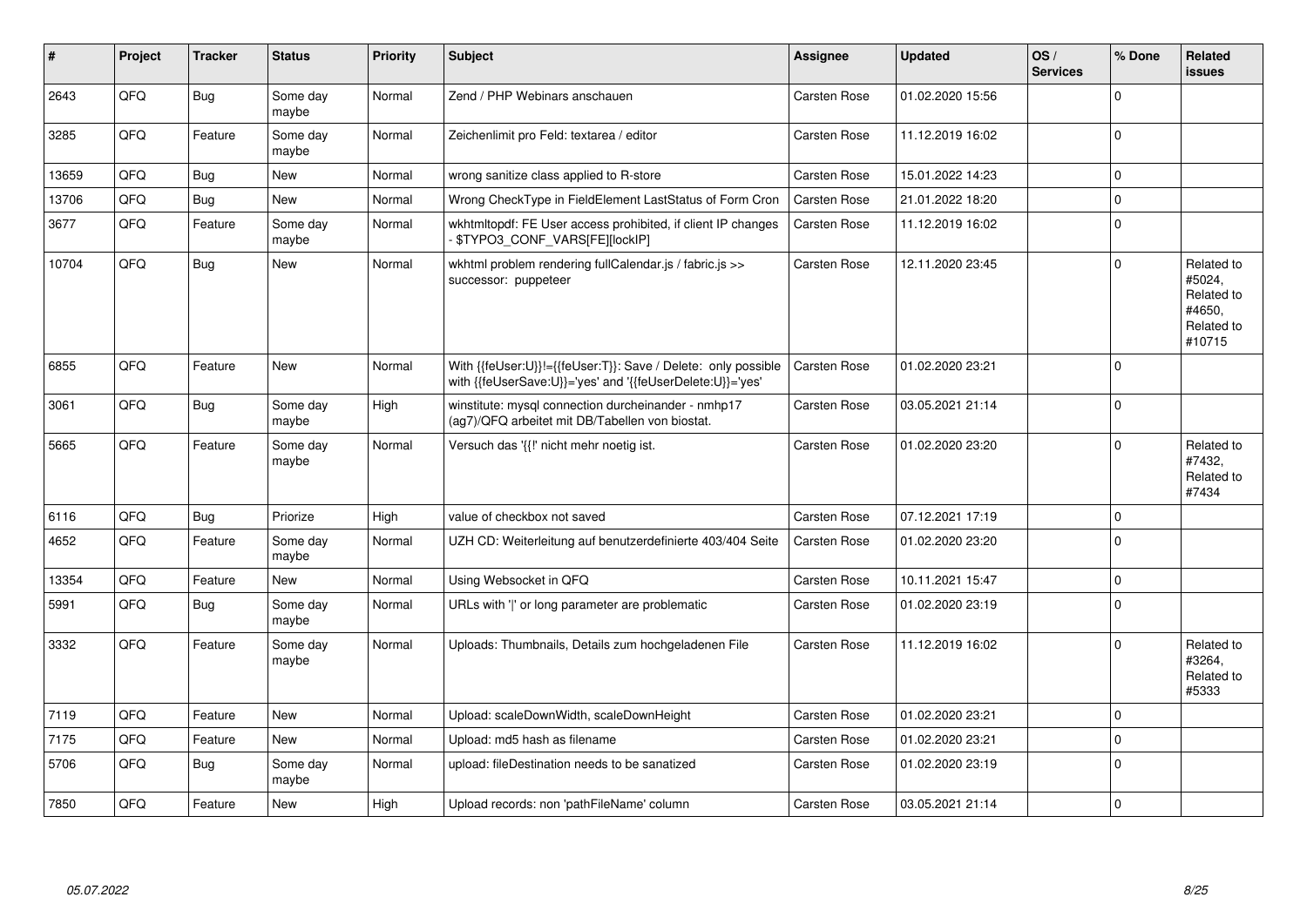| #     | Project | <b>Tracker</b> | <b>Status</b>     | <b>Priority</b> | Subject                                                                                                              | <b>Assignee</b>     | <b>Updated</b>   | OS/<br><b>Services</b> | % Done       | Related<br><b>issues</b>                                               |
|-------|---------|----------------|-------------------|-----------------|----------------------------------------------------------------------------------------------------------------------|---------------------|------------------|------------------------|--------------|------------------------------------------------------------------------|
| 5305  | QFQ     | Bug            | New               | Normal          | Upload FormElement: nicht disabled by readonly Form                                                                  | <b>Carsten Rose</b> | 16.06.2021 13:43 |                        | <sup>o</sup> | Related to<br>#9347,<br>Related to<br>#9834                            |
| 10793 | QFQ     | Feature        | In Progress       | Normal          | Update NPM Packages                                                                                                  | <b>Carsten Rose</b> | 07.09.2021 13:25 |                        | 30           |                                                                        |
| 9947  | QFQ     | Bug            | Priorize          | Normal          | Unwanted error message if missing 'typeAheadSqlPrefetch'                                                             | <b>Carsten Rose</b> | 01.02.2020 10:13 |                        | $\Omega$     |                                                                        |
| 4197  | QFQ     | Feature        | Some day<br>maybe | Normal          | Unit Test fuer JSON Stream von QuickFormQuery.php ><br>doForm()                                                      | Carsten Rose        | 11.12.2019 16:03 |                        | $\Omega$     |                                                                        |
| 10661 | QFQ     | <b>Bug</b>     | In Progress       | Normal          | Typo3 Warnungen                                                                                                      | <b>Carsten Rose</b> | 07.09.2021 13:23 |                        | $\Omega$     | Related to<br>#12440                                                   |
| 11320 | QFQ     | Feature        | Priorize          | Normal          | Typo3 Version 10 support                                                                                             | Carsten Rose        | 05.05.2021 22:09 |                        | $\Omega$     |                                                                        |
| 12440 | QFQ     | Feature        | In Progress       | Normal          | Typo3 V10 upgrade (durchfuehren und testen)                                                                          | Carsten Rose        | 21.03.2022 09:53 |                        | 50           | Related to<br>#12357,<br>Related to<br>#12067,<br>Related to<br>#10661 |
| 7219  | QFQ     | Bug            | <b>New</b>        | Normal          | typeSheadSql / typeAheadSqlPrefetch: change to curly<br>braces                                                       | Carsten Rose        | 01.02.2020 23:21 |                        | $\Omega$     |                                                                        |
| 10588 | QFQ     | Bug            | <b>New</b>        | Normal          | typeahed Tag: Doku anpassen                                                                                          | <b>Carsten Rose</b> | 12.11.2020 23:45 |                        | $\mathbf 0$  |                                                                        |
| 9077  | QFQ     | Bug            | New               | Normal          | typeAheadSql: report broken SQL                                                                                      | Carsten Rose        | 29.06.2022 22:35 |                        | $\Omega$     | Related to<br>#4018                                                    |
| 9221  | QFQ     | Feature        | New               | Normal          | typeAhead: Zeichenlimite ausschalten                                                                                 | <b>Carsten Rose</b> | 29.06.2022 22:36 |                        | $\Omega$     |                                                                        |
| 10116 | QFQ     | Feature        | Some day<br>maybe | Normal          | TypeAhead: Tag - show inside 'input' element                                                                         | <b>Carsten Rose</b> | 16.09.2021 15:09 |                        | $\Omega$     |                                                                        |
| 10115 | QFQ     | Feature        | <b>New</b>        | Normal          | TypeAhead: static list                                                                                               | <b>Carsten Rose</b> | 26.02.2020 16:42 |                        | 100          |                                                                        |
| 4018  | QFQ     | Feature        | New               | Normal          | typeahead: long query parameter / answer triggers 'Attack<br>detected' and purges current SIP storage.               | Carsten Rose        | 29.06.2022 22:46 |                        | 0            | Related to<br>#9077                                                    |
| 10640 | QFQ     | Bug            | <b>New</b>        | High            | TypeAhead Tag: FE editierbar trotz readOnly                                                                          | <b>Carsten Rose</b> | 03.05.2021 21:12 |                        | $\Omega$     | Related to<br>#7795                                                    |
| 3895  | QFQ     | Bug            | Some day<br>maybe | Normal          | typeahead pedantic: on lehrkredit Idap webpass - if only one<br>person is in dropdown, such person can't be selected | <b>Carsten Rose</b> | 11.12.2019 16:03 |                        | $\mathbf 0$  |                                                                        |
| 5894  | QFQ     | Feature        | Feedback          | Normal          | Typeahead in Report: show/hide rows dynamically                                                                      | <b>Carsten Rose</b> | 18.02.2022 08:50 |                        | $\Omega$     | Related to<br>#5893,<br>Related to<br>#5885                            |
| 12400 | QFQ     | Feature        | New               | Normal          | Tutorial ist in QFQ Doku, Wird in der Suche gefunden, es<br>gibt aber kein Menupunkt - Inhalt ueberpruefen           | <b>Carsten Rose</b> | 03.05.2021 20:45 |                        | $\mathbf 0$  |                                                                        |
| 12187 | QFQ     | <b>Bug</b>     | New               | Normal          | Trigger FormAsFile() via Report: probably problem with multi<br>DB setup                                             | <b>Carsten Rose</b> | 20.03.2021 21:20 |                        | $\mathbf 0$  |                                                                        |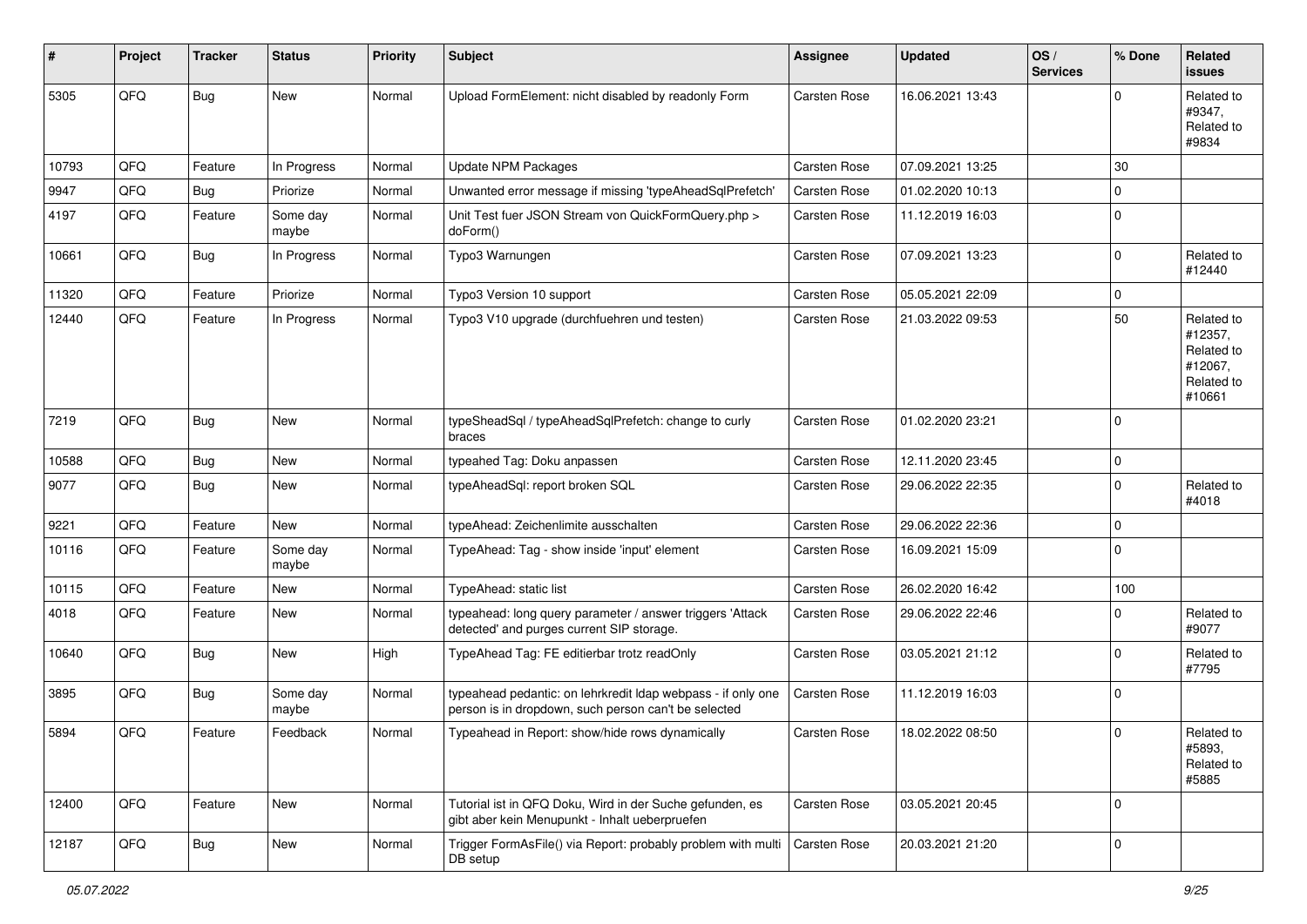| #     | Project | <b>Tracker</b> | <b>Status</b>     | <b>Priority</b> | <b>Subject</b>                                                                                            | <b>Assignee</b>     | <b>Updated</b>   | OS/<br><b>Services</b> | % Done      | Related<br><b>issues</b>                    |
|-------|---------|----------------|-------------------|-----------------|-----------------------------------------------------------------------------------------------------------|---------------------|------------------|------------------------|-------------|---------------------------------------------|
| 8044  | QFQ     | Feature        | Priorize          | Normal          | Transaction: a) Form, b) Report                                                                           | Carsten Rose        | 05.05.2021 22:14 |                        | U           | Related to<br>#8043                         |
| 9968  | QFQ     | Feature        | Priorize          | Normal          | Tooltip in Links for Developer                                                                            | <b>Carsten Rose</b> | 01.02.2020 23:17 |                        | $\mathbf 0$ |                                             |
| 7456  | QFQ     | Bug            | Some day<br>maybe | Low             | Todos in Code: solve or make ticket                                                                       | Carsten Rose        | 16.09.2021 15:10 |                        | $\Omega$    |                                             |
| 12664 | QFQ     | Feature        | <b>New</b>        | Normal          | TinyMCE: report/remove malicous HTML/JS Code                                                              | <b>Carsten Rose</b> | 19.03.2022 17:47 |                        | $\Omega$    | Related to<br>#14320                        |
| 12632 | QFQ     | Feature        | New               | Normal          | TinyMCE: Prepare CSS classes for images                                                                   | Carsten Rose        | 04.06.2021 14:35 |                        | 100         | Blocked by<br>#12186                        |
| 7239  | QFQ     | Feature        | <b>New</b>        | Normal          | TinyMCE: html tag whitelist                                                                               | Carsten Rose        | 01.02.2020 23:21 |                        | $\Omega$    | Related to<br>#14320                        |
| 12439 | QFQ     | Feature        | In Progress       | Normal          | TinyMCE Paste from Word & Character Count/Limit                                                           | <b>Carsten Rose</b> | 05.05.2021 22:15 |                        | $\mathbf 0$ |                                             |
| 12186 | QFQ     | Feature        | New               | High            | TinyMCE Config für Objekte                                                                                | <b>Carsten Rose</b> | 07.12.2021 17:19 |                        | $\Omega$    | <b>Blocks</b><br>#12632                     |
| 9704  | QFQ     | Feature        | Some day<br>maybe | Normal          | Thumbnails Generieren beim Splitten von PDF Files                                                         | <b>Carsten Rose</b> | 11.12.2019 16:01 |                        | $\Omega$    |                                             |
| 4757  | QFQ     | Feature        | Some day<br>maybe | Normal          | Test subrecord: download links ok? Links ok?                                                              | <b>Carsten Rose</b> | 01.02.2020 23:20 |                        | $\Omega$    |                                             |
| 4549  | QFQ     | <b>Bug</b>     | Some day<br>maybe | Normal          | TemplateGroups: FE.type SELECT loose selected value<br>after save                                         | Carsten Rose        | 01.02.2020 23:20 |                        | $\Omega$    | Related to<br>#4548,<br>Related to<br>#4771 |
| 3588  | QFQ     | Bug            | Some day<br>maybe | Normal          | templateGroup: versteckte Elemente werden weiterhin<br>gespeichert.                                       | <b>Carsten Rose</b> | 11.12.2019 16:02 |                        | $\Omega$    |                                             |
| 3385  | QFQ     | Feature        | Some day<br>maybe | Normal          | templateGroup: insert/update/delete non primary records                                                   | <b>Carsten Rose</b> | 11.12.2019 16:02 |                        | $\Omega$    |                                             |
| 7521  | QFQ     | Feature        | New               | Normal          | TemplateGroup: fe.type=upload                                                                             | <b>Carsten Rose</b> | 01.02.2020 23:21 |                        | $\Omega$    | Related to<br>#9706                         |
| 3882  | QFQ     | <b>Bug</b>     | Some day<br>maybe | Normal          | templateGroup: disable 'add' if limit is reached - funktioniert<br>nicht wenn bereits records existierten | <b>Carsten Rose</b> | 11.12.2019 16:03 |                        | $\Omega$    |                                             |
| 12702 | QFQ     | Bug            | <b>New</b>        | High            | templateGroup: broken in multiDb Setup                                                                    | <b>Carsten Rose</b> | 14.12.2021 16:02 |                        | $\mathbf 0$ |                                             |
| 12045 | QFQ     | Bug            | New               | Normal          | templateGroup afterSave FE: Aufruf ohne<br>sqlHonorFormElements funktioniert nicht                        | <b>Carsten Rose</b> | 18.02.2021 16:33 |                        | $\mathbf 0$ |                                             |
| 12716 | QFQ     | <b>Bug</b>     | New               | Normal          | template group: Pattern only applied to first instance                                                    | Carsten Rose        | 19.03.2022 17:47 |                        | $\mathbf 0$ |                                             |
| 10506 | QFQ     | <b>Bug</b>     | New               | High            | Template Group broken on MultiDB instance                                                                 | Carsten Rose        | 03.05.2021 21:12 |                        | $\mathbf 0$ | Related to<br>#10505                        |
| 12679 | QFQ     | Feature        | New               | Normal          | tablesorter: custom column width                                                                          | Carsten Rose        | 16.06.2021 11:10 |                        | $\mathbf 0$ |                                             |
| 10745 | QFQ     | Feature        | Some day<br>maybe | Normal          | <b>Tablesorter Excel Export</b>                                                                           | Carsten Rose        | 16.09.2021 15:09 |                        | $\mathbf 0$ |                                             |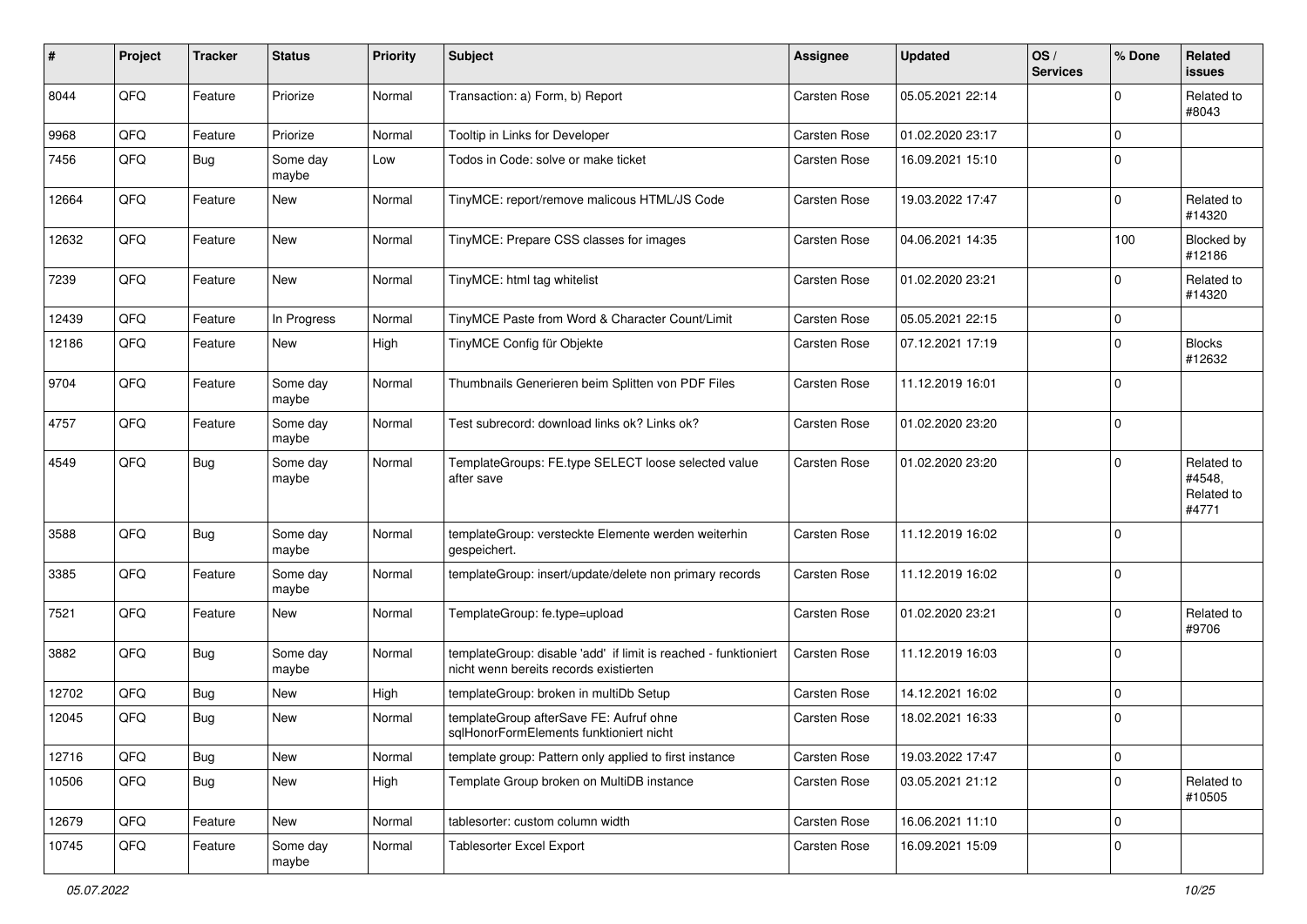| #     | Project | <b>Tracker</b> | <b>Status</b>     | <b>Priority</b> | Subject                                                                                              | <b>Assignee</b>                                        | <b>Updated</b>      | OS/<br><b>Services</b> | % Done      | Related<br><b>issues</b>                      |                      |
|-------|---------|----------------|-------------------|-----------------|------------------------------------------------------------------------------------------------------|--------------------------------------------------------|---------------------|------------------------|-------------|-----------------------------------------------|----------------------|
| 14304 | QFQ     | <b>Bug</b>     | <b>New</b>        | Normal          | table sorter view safer does not work                                                                | Carsten Rose                                           | 10.06.2022 11:49    |                        | $\Omega$    |                                               |                      |
| 12584 | QFQ     | Feature        | Feedback          | Normal          | T3 v10 migration script: replace alias-patterns (v11)                                                | <b>Carsten Rose</b>                                    | 28.05.2022 11:12    |                        | 100         |                                               |                      |
| 4258  | QFQ     | Feature        | Some day<br>maybe | High            | <b>System Defaults: Forms</b>                                                                        | <b>Carsten Rose</b>                                    | 03.05.2021 21:14    |                        | $\Omega$    |                                               |                      |
| 3402  | QFQ     | Feature        | Some day<br>maybe | Normal          | Syntax Highlighting via CodeMirror                                                                   | <b>Carsten Rose</b>                                    | 11.12.2019 16:02    |                        | 100         | Related to<br>#3207                           |                      |
| 12520 | QFQ     | <b>Bug</b>     | New               | Normal          | Switch FE User: still active even FE User session expired                                            | Carsten Rose                                           | 19.03.2022 17:48    |                        | 0           |                                               |                      |
| 12477 | QFQ     | Feature        | New               | Normal          | Support for refactoring: Form, FormElement, diverse<br>Tabellen/Spalten, tt-content Records          | <b>Carsten Rose</b>                                    | 03.05.2021 20:45    |                        | $\Omega$    |                                               |                      |
| 7574  | QFQ     | <b>Bug</b>     | <b>New</b>        | Normal          | Substitute error: form element not reported / dont parse<br>Form.note                                | <b>Carsten Rose</b>                                    | 01.02.2020 23:21    |                        | $\mathbf 0$ |                                               |                      |
| 11955 | QFQ     | Feature        | <b>New</b>        | Normal          | subrecord: new title option to set <th> attributes - e.g. to<br/>customize tablesorter options.</th> | attributes - e.g. to<br>customize tablesorter options. | <b>Carsten Rose</b> | 03.05.2021 20:47       |             | $\Omega$                                      | Related to<br>#11775 |
| 8187  | QFQ     | Feature        | <b>New</b>        | Normal          | Subrecord: enable/hide new button - make new/edit/delete<br>customizeable.                           | <b>Carsten Rose</b>                                    | 06.03.2021 18:44    |                        | $\Omega$    | Related to<br>#11326                          |                      |
| 3432  | QFQ     | Feature        | New               | Normal          | subrecord: dynamicUpdate                                                                             | <b>Carsten Rose</b>                                    | 11.06.2020 21:10    |                        | $\Omega$    | Related to<br>#5691                           |                      |
| 11775 | QFQ     | Feature        | New               | Normal          | Subrecord Tooltip pro Feld                                                                           | <b>Carsten Rose</b>                                    | 18.12.2020 15:22    |                        | 0           | Related to<br>#11955                          |                      |
| 12413 | QFQ     | Feature        | <b>New</b>        | Normal          | STORE_TYPO3: enhance for {{be_users.email:T}},<br>{{fe users.email:T}}                               | <b>Carsten Rose</b>                                    | 03.05.2021 20:45    |                        | $\Omega$    | Related to<br>#12412,<br>Related to<br>#10012 |                      |
| 9173  | QFQ     | <b>Bug</b>     | Priorize          | Urgent          | Stale Record Lock: Firefox                                                                           | <b>Carsten Rose</b>                                    | 03.05.2021 21:14    |                        | $\mathbf 0$ | Related to<br>#9789                           |                      |
| 10081 | QFQ     | <b>Bug</b>     | <b>New</b>        | High            | Stale record lock after 'forbidden' character                                                        | <b>Carsten Rose</b>                                    | 03.05.2021 21:12    |                        | $\Omega$    | Related to<br>#10082,<br>Related to<br>#9789  |                      |
| 9129  | QFQ     | Feature        | <b>New</b>        | Normal          | sqlValidate: Message as notification, not as error                                                   | <b>Carsten Rose</b>                                    | 01.02.2020 23:22    |                        | $\Omega$    | Related to<br>#9128                           |                      |
| 4026  | QFQ     | Feature        | Some day<br>maybe | Normal          | sqlLog.sql: log number of FE.id                                                                      | <b>Carsten Rose</b>                                    | 11.12.2019 16:03    |                        | $\Omega$    | Related to<br>#5458                           |                      |
| 3941  | QFQ     | Feature        | Some day<br>maybe | Normal          | sqlAfter: es sollten mehrere moeglich sein                                                           | Carsten Rose                                           | 11.12.2019 16:03    |                        | 0           | Related to<br>#3942                           |                      |
| 12504 | QFQ     | Feature        | Priorize          | Normal          | sql.log: report fe.id                                                                                | Carsten Rose                                           | 05.05.2021 22:09    |                        | 0           |                                               |                      |
| 4050  | QFQ     | Feature        | New               | Normal          | sql.log: 1) FormElement ID which causes a specific action,<br>2) Result in the same row.             | <b>Carsten Rose</b>                                    | 15.04.2020 11:35    |                        | $\mathbf 0$ | Related to<br>#5458                           |                      |
| 12545 | QFG     | <b>Bug</b>     | New               | Urgent          | sql.log not created / updated                                                                        | Carsten Rose                                           | 14.12.2021 16:02    |                        | $\mathbf 0$ |                                               |                      |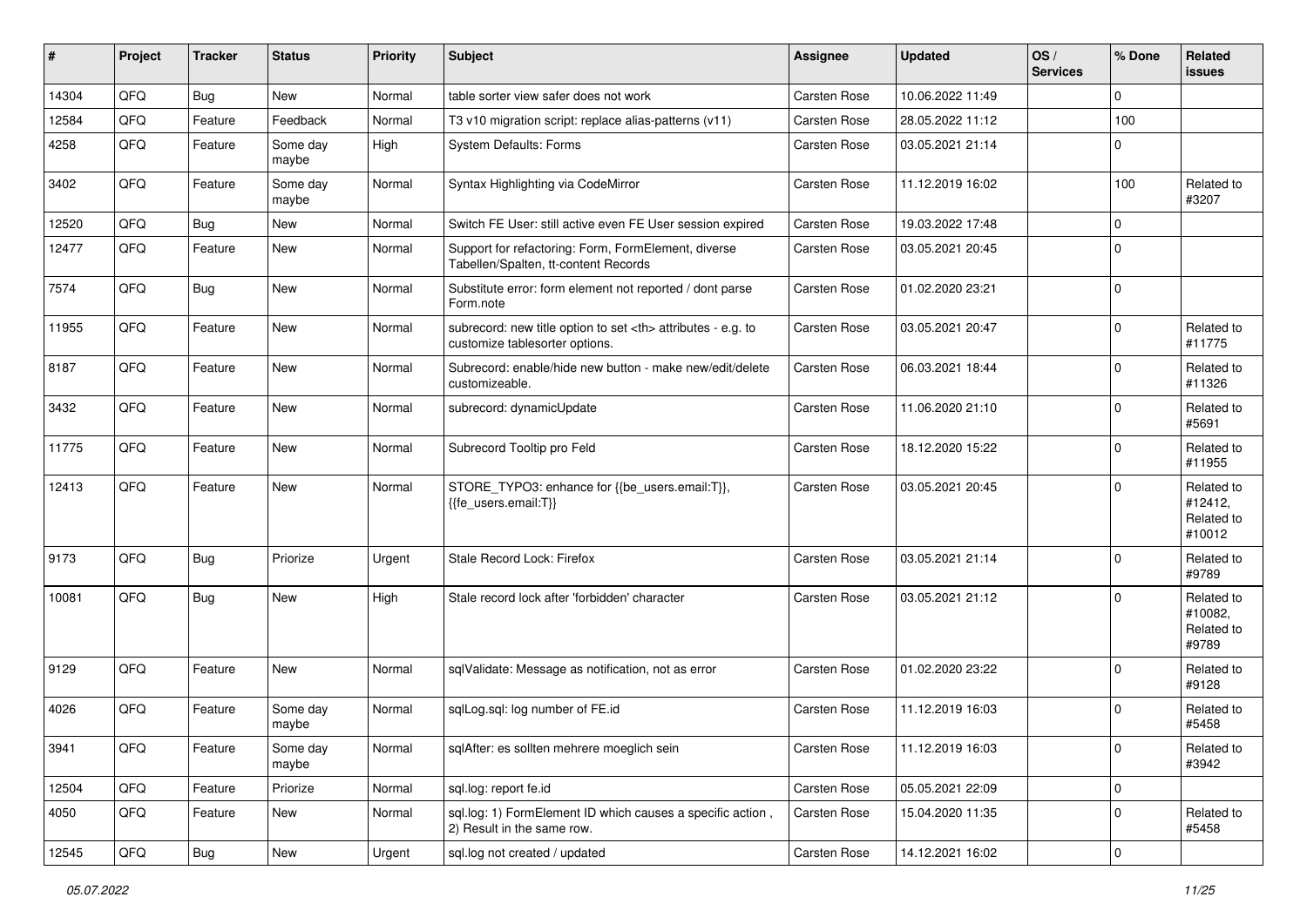| #     | Project | <b>Tracker</b> | <b>Status</b>     | <b>Priority</b> | Subject                                                                                            | <b>Assignee</b>     | <b>Updated</b>   | OS/<br><b>Services</b> | % Done      | Related<br>issues                             |
|-------|---------|----------------|-------------------|-----------------|----------------------------------------------------------------------------------------------------|---------------------|------------------|------------------------|-------------|-----------------------------------------------|
| 8806  | QFQ     | Feature        | <b>New</b>        | Normal          | SQL Function nl2br                                                                                 | <b>Carsten Rose</b> | 01.02.2020 23:22 |                        | $\Omega$    |                                               |
| 9928  | QFQ     | Feature        | Priorize          | Normal          | SpecialColumnName: a) Deprecated: ' AS "_+tag "', b)<br>New: ' AS "_ <tag1><tag2>"</tag2></tag1>   | <b>Carsten Rose</b> | 01.02.2020 23:17 |                        | $\Omega$    | Related to<br>#9929                           |
| 7683  | QFQ     | Feature        | New               | Normal          | Special column names in '{{ SELECT  AS _link }}' should<br>be detected                             | <b>Carsten Rose</b> | 01.02.2020 23:21 |                        | $\Omega$    |                                               |
| 12512 | QFQ     | Bug            | <b>New</b>        | Normal          | Some MySQL Installation can't use 'stored procedures'                                              | <b>Carsten Rose</b> | 19.03.2022 17:48 |                        | $\Omega$    |                                               |
| 12532 | QFQ     | Feature        | <b>New</b>        | High            | SIP-Parameter bei Seitenaufruf in Browser-Console<br>anzeigen                                      | <b>Carsten Rose</b> | 07.12.2021 17:19 |                        | $\mathbf 0$ | Related to<br>#11893,<br>Related to<br>#14187 |
| 9707  | QFQ     | Feature        | <b>New</b>        | Normal          | SIP security: encode pageld and check pageld on decode                                             | <b>Carsten Rose</b> | 01.02.2020 23:22 |                        | $\Omega$    |                                               |
| 9121  | QFQ     | Bug            | Priorize          | High            | sip links have r and __dbIndexData set                                                             | <b>Carsten Rose</b> | 12.06.2021 10:41 |                        | $\mathbf 0$ |                                               |
| 7107  | QFQ     | Feature        | Some day<br>maybe | Normal          | Showcase Registration Tool: Anmeldung / Administration :<br>Liste Anmeldungen / Emaileinaldung     | <b>Carsten Rose</b> | 11.12.2019 16:01 |                        | $\Omega$    |                                               |
| 3537  | QFQ     | Feature        | Some day<br>maybe | Low             | SHOW COLUMNS FROM tableName - Extend '{{!'<br>definition                                           | <b>Carsten Rose</b> | 11.12.2019 16:02 |                        | $\Omega$    |                                               |
| 8963  | QFQ     | Feature        | Priorize          | Normal          | Setting values in a store: flexible way                                                            | <b>Carsten Rose</b> | 05.05.2021 22:10 |                        | $\Omega$    | Related to<br>#8975                           |
| 4956  | QFQ     | Feature        | Some day<br>maybe | Normal          | Sendmail: Benutzerdefinierte Headers                                                               | Carsten Rose        | 11.12.2019 16:02 |                        | $\Omega$    |                                               |
| 7014  | QFQ     | <b>Bug</b>     | <b>New</b>        | Normal          | Sending invalid emails succeeds when<br>debug.redirectAllMailTo is set                             | <b>Carsten Rose</b> | 01.02.2020 23:21 |                        | $\mathbf 0$ |                                               |
| 11080 | QFQ     | Feature        | <b>New</b>        | Normal          | Send MQTT messages                                                                                 | <b>Carsten Rose</b> | 29.08.2020 19:49 |                        | $\mathbf 0$ |                                               |
| 7616  | QFQ     | Bug            | Priorize          | Normal          | Selectlist with Enum & Dynamic Update                                                              | <b>Carsten Rose</b> | 01.02.2020 10:13 |                        | $\mathbf 0$ |                                               |
| 7519  | QFQ     | Feature        | <b>New</b>        | Normal          | Select: Multi                                                                                      | <b>Carsten Rose</b> | 01.02.2020 23:22 |                        | $\mathbf 0$ |                                               |
| 11076 | QFQ     | Feature        | In Progress       | Normal          | SELECT  AS _websocket                                                                              | <b>Carsten Rose</b> | 30.08.2020 17:49 |                        | 0           |                                               |
| 3727  | QFQ     | Feature        | New               | High            | Security: Session Hijacking erschweren                                                             | <b>Carsten Rose</b> | 03.05.2021 21:14 |                        | $\mathbf 0$ |                                               |
| 5428  | QFQ     | Feature        | Some day<br>maybe | Normal          | secure thumbnail: late render on access.                                                           | Carsten Rose        | 01.02.2020 23:20 |                        | $\Omega$    |                                               |
| 12974 | QFQ     | Bug            | <b>New</b>        | High            | Sanitize Queries in Action-Elements                                                                | <b>Carsten Rose</b> | 07.12.2021 17:19 |                        | $\Omega$    |                                               |
| 9394  | QFQ     | Feature        | Priorize          | Normal          | REST: allow for non numerical ids in get requests                                                  | <b>Carsten Rose</b> | 05.05.2021 22:10 |                        | $\Omega$    |                                               |
| 5345  | QFQ     | Feature        | New               | Normal          | Report: UPDATE / INSERT / DELETE statements should<br>trigger subqueries, depending on the result. | Carsten Rose        | 27.05.2020 16:11 |                        | $\mathbf 0$ |                                               |
| 9811  | QFQ     | Feature        | New               | Normal          | Report: tag every n'th row                                                                         | Carsten Rose        | 01.02.2020 23:22 |                        | $\mathbf 0$ |                                               |
| 14323 | QFQ     | <b>Bug</b>     | In Progress       | Normal          | Report: render=both single - no impact                                                             | Carsten Rose        | 19.06.2022 18:31 |                        | 0           |                                               |
| 3991  | QFQ     | Feature        | Some day<br>maybe | Normal          | report: Columnname '_skipWrap' skips 'fbeg', 'fend'                                                | Carsten Rose        | 11.12.2019 16:03 |                        | $\mathbf 0$ |                                               |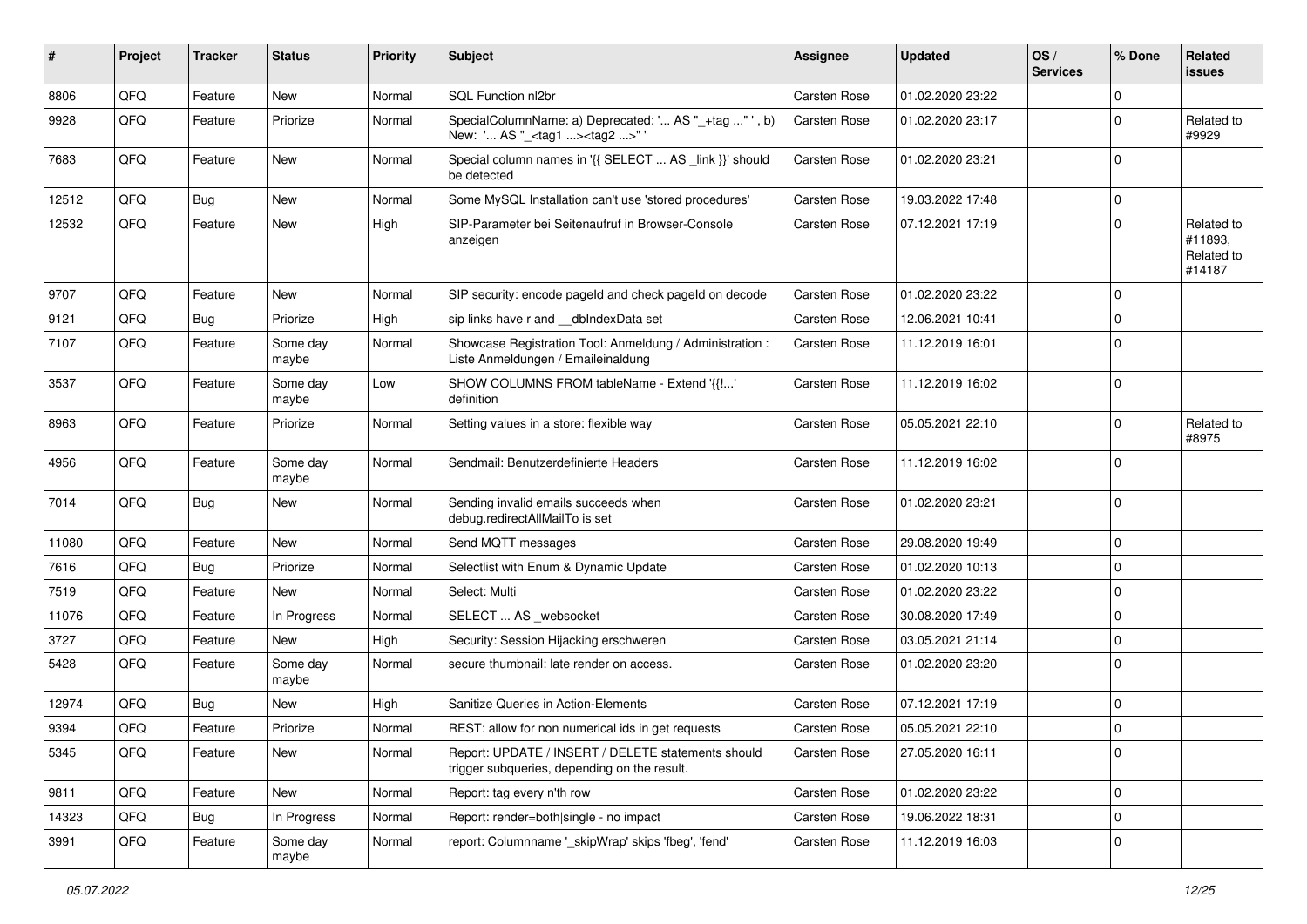| $\vert$ # | Project        | <b>Tracker</b> | <b>Status</b>     | Priority | <b>Subject</b>                                                                               | <b>Assignee</b>     | <b>Updated</b>   | OS/<br><b>Services</b> | % Done              | Related<br>issues                                                      |
|-----------|----------------|----------------|-------------------|----------|----------------------------------------------------------------------------------------------|---------------------|------------------|------------------------|---------------------|------------------------------------------------------------------------|
| 3967      | QFQ            | Feature        | Some day<br>maybe | High     | Report: Checkbox, Radio, Dropdown, Input welches ohne<br>Submit funktioniert - 'Inline-Form' | <b>Carsten Rose</b> | 03.05.2021 21:14 |                        | $\mathbf 0$         |                                                                        |
| 6723      | QFQ            | Feature        | New               | Normal   | Report QFQ Installation and Version                                                          | Carsten Rose        | 12.06.2021 09:07 |                        | $\mathbf 0$         |                                                                        |
| 7261      | QFQ            | <b>Bug</b>     | New               | Normal   | Report pathFilename for user without path, only the filename                                 | Carsten Rose        | 01.02.2020 23:21 |                        | $\mathbf 0$         |                                                                        |
| 9983      | QFQ            | Feature        | New               | Normal   | Report Notation: new keyword 'range'                                                         | <b>Carsten Rose</b> | 01.02.2020 15:55 |                        | $\pmb{0}$           |                                                                        |
| 8975      | QFQ            | Feature        | New               | Normal   | Report Notation: 2.0                                                                         | Carsten Rose        | 01.02.2020 23:22 |                        | $\pmb{0}$           | Related to<br>#8963                                                    |
| 11323     | QFQ            | Feature        | Some day<br>maybe | Normal   | Report Frontend Editor Modal + Codemirror                                                    | Carsten Rose        | 16.09.2021 15:10 |                        | $\mathbf 0$         | Related to<br>#11036                                                   |
| 10005     | QFQ            | Feature        | Priorize          | Normal   | Report / special column name:  AS _calendar                                                  | Carsten Rose        | 03.06.2020 17:28 |                        | $\mathbf 0$         |                                                                        |
| 12611     | QFQ            | Feature        | Some day<br>maybe | Normal   | Refactoring: Bootstrap with Lazy Loading                                                     | <b>Carsten Rose</b> | 08.06.2022 10:37 |                        | $\mathbf 0$         | Related to<br>#12490,<br>Related to<br>#10013,<br>Related to<br>#7732  |
| 10012     | QFQ            | Feature        | Priorize          | Normal   | redirectAllMailTo: {{beEmail:T}}                                                             | <b>Carsten Rose</b> | 08.05.2021 09:54 |                        | $\mathbf 0$         | Related to<br>#12412,<br>Related to<br>#12413,<br>Related to<br>#10011 |
| 13700     | QFQ            | Feature        | <b>New</b>        | Normal   | Redesign qfq.io Seite                                                                        | Carsten Rose        | 19.03.2022 17:43 |                        | $\mathbf 0$         |                                                                        |
| 7099      | QFQ            | Feature        | <b>New</b>        | Normal   | Redesign FormEditor                                                                          | <b>Carsten Rose</b> | 01.02.2020 23:21 |                        | $\mathsf{O}\xspace$ |                                                                        |
| 9789      | QFQ            | Bug            | In Progress       | High     | Record Lock: release to early on 'leave page'                                                | Carsten Rose        | 10.01.2022 09:25 |                        | 100                 | Related to<br>#10081,<br>Related to<br>#9173,<br>Related to<br>#8702   |
| 7480      | QFQ            | Feature        | <b>New</b>        | Normal   | Record History (Undo / Redo)                                                                 | Carsten Rose        | 11.12.2019 16:16 |                        | $\mathbf 0$         | Related to<br>#2361                                                    |
| 7280      | QFQ            | Feature        | <b>New</b>        | Normal   | recently used table                                                                          | Carsten Rose        | 01.02.2020 23:21 |                        | $\mathbf 0$         |                                                                        |
| 3109      | QFQ            | Bug            | Some day<br>maybe | High     | RealUrl: Links werden nicht korrekt gerendert                                                | <b>Carsten Rose</b> | 03.05.2021 21:14 |                        | $\mathbf 0$         |                                                                        |
| 3867      | QFQ            | Feature        | Priorize          | Normal   | Readonly Formular: Template Groups add/delete<br>ausbeldnen                                  | Carsten Rose        | 05.05.2021 22:12 |                        | $\pmb{0}$           |                                                                        |
| 7795      | QFQ            | Bug            | New               | Normal   | Readonly Form: Typeahead-Felder                                                              | Carsten Rose        | 01.02.2020 23:22 |                        | $\mathbf 0$         | Related to<br>#10640                                                   |
| 7513      | $\mathsf{QFQ}$ | Bug            | New               | Normal   | Radios not correct aligned                                                                   | Carsten Rose        | 01.02.2020 23:22 |                        | $\pmb{0}$           |                                                                        |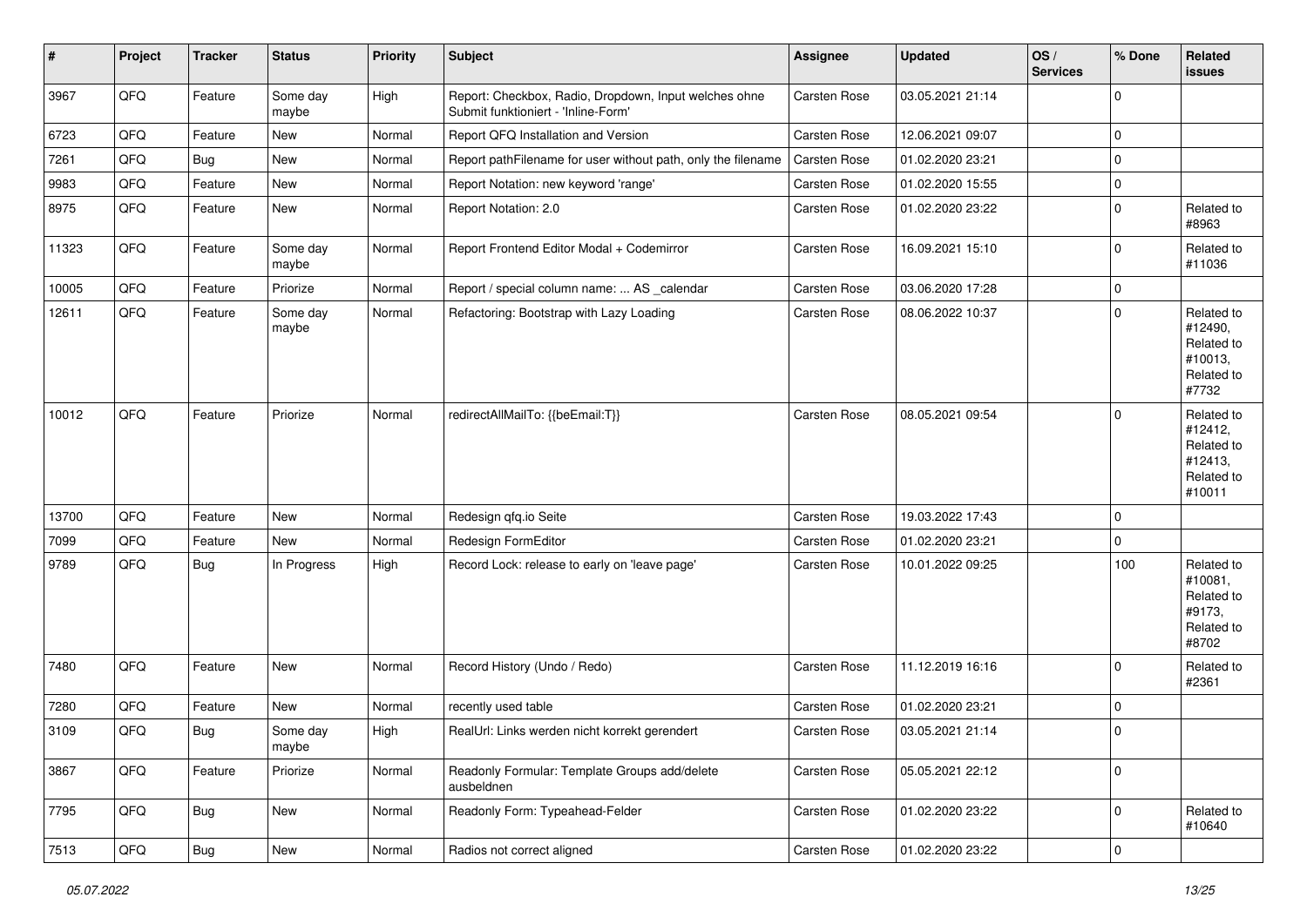| ∦     | Project | <b>Tracker</b> | <b>Status</b>     | <b>Priority</b> | <b>Subject</b>                                                                                                                        | <b>Assignee</b>     | <b>Updated</b>   | OS/<br><b>Services</b> | % Done      | Related<br><b>issues</b>                                               |
|-------|---------|----------------|-------------------|-----------------|---------------------------------------------------------------------------------------------------------------------------------------|---------------------|------------------|------------------------|-------------|------------------------------------------------------------------------|
| 11239 | QFQ     | <b>Bug</b>     | New               | Normal          | Radiobutton (plain): horizontales Rendern abhängig vom<br>Datentyp in der Datenbank                                                   | <b>Carsten Rose</b> | 30.09.2020 18:37 |                        | $\Omega$    |                                                                        |
| 7924  | QFQ     | Feature        | New               | Normal          | Radio/Checkbox with Tooltip                                                                                                           | Carsten Rose        | 01.02.2020 23:22 |                        | $\mathbf 0$ |                                                                        |
| 6483  | QFQ     | <b>Bug</b>     | New               | Normal          | R Store funktioniert nicht bei 'Report Notation' im FE                                                                                | <b>Carsten Rose</b> | 01.02.2020 23:21 |                        | $\Omega$    |                                                                        |
| 7520  | QFQ     | Feature        | New               | Normal          | QR Code:  AS _qr ( AS _link)                                                                                                          | <b>Carsten Rose</b> | 01.02.2020 23:22 |                        | $\Omega$    |                                                                        |
| 4771  | QFQ     | Bug            | Some day<br>maybe | Normal          | qfq: select-down-values empty after save (edit-form for<br>program administrators)                                                    | <b>Carsten Rose</b> | 01.02.2020 23:20 |                        | $\Omega$    | Related to<br>#4549, Has<br>duplicate<br>#4282                         |
| 8586  | QFQ     | Feature        | Some day<br>maybe | Normal          | QFQ: Enhance Error message for 'record not found'                                                                                     | <b>Carsten Rose</b> | 16.09.2021 15:10 |                        | $\mathbf 0$ |                                                                        |
| 5480  | QFQ     | Feature        | Some day<br>maybe | Normal          | QFQ: Dokumentation mit Screenshots versehen                                                                                           | <b>Carsten Rose</b> | 01.02.2020 23:20 |                        | $\mathbf 0$ | Related to<br>#9879                                                    |
| 14187 | QFQ     | Feature        | New               | High            | qfq.log: show current URL                                                                                                             | <b>Carsten Rose</b> | 28.05.2022 11:02 |                        | $\mathbf 0$ | Related to<br>#13933,<br>Related to<br>#12532,<br>Related to<br>#11893 |
| 6574  | QFQ     | <b>Bug</b>     | Priorize          | Normal          | gfg.log: Fehlermeldung wurde angezeigt, aber nicht geloggt                                                                            | Carsten Rose        | 01.02.2020 10:13 |                        | $\Omega$    |                                                                        |
| 4839  | QFQ     | Feature        | Some day<br>maybe | Normal          | qfq-handle in <head> Abschnitt</head>                                                                                                 | <b>Carsten Rose</b> | 11.12.2019 16:02 |                        | $\Omega$    |                                                                        |
| 9927  | QFQ     | Feature        | New               | Normal          | QFQ Update: a) Update nur machen wenn BE User<br>eingeloggt ist., b) Bei Fehler genaue Meldung welcher<br>Updateschritt Probleme hat. | <b>Carsten Rose</b> | 22.01.2020 12:59 |                        | 0           |                                                                        |
| 7524  | QFQ     | <b>Bug</b>     | <b>New</b>        | Normal          | QFQ throws a 'General Error' if 'fileadmin/protected/log/' is<br>not writeable                                                        | Carsten Rose        | 01.02.2020 23:22 |                        | 0           |                                                                        |
| 12465 | QFQ     | Feature        | <b>New</b>        | Normal          | QFQ Function: use in FE to fill StoreRecord                                                                                           | <b>Carsten Rose</b> | 05.05.2021 21:58 |                        | $\Omega$    |                                                                        |
| 12395 | QFQ     | Bug            | ToDo              | High            | QFQ Function: Result two times shown                                                                                                  | Carsten Rose        | 18.02.2022 08:59 |                        | $\Omega$    |                                                                        |
| 12463 | QFQ     | Bug            | ToDo              | High            | QFQ Function: 'function' and 'sql' on same level - output of<br>sal is shown two times.                                               | <b>Carsten Rose</b> | 15.12.2021 16:31 |                        | $\Omega$    |                                                                        |
| 1635  | QFQ     | Feature        | Some day<br>maybe | Normal          | QFQ Extension content record: weitere Optionen einblenden.                                                                            | <b>Carsten Rose</b> | 11.12.2019 16:03 |                        | $\mathbf 0$ |                                                                        |
| 13592 | QFQ     | <b>Bug</b>     | New               | Normal          | QFQ Build Queue: das vergeben von Tags klappt nicht. Es<br>werden keine Releases gebaut.                                              | <b>Carsten Rose</b> | 19.03.2022 17:45 |                        | 0           |                                                                        |
| 11980 | QFQ     | Feature        | In Progress       | Normal          | protected verzeichnis MUSS geschützt werden                                                                                           | Carsten Rose        | 07.09.2021 13:30 |                        | $\mathbf 0$ |                                                                        |
| 10658 | QFQ     | Bug            | <b>New</b>        | Normal          | processReadOnly broken                                                                                                                | Carsten Rose        | 27.05.2020 17:55 |                        | $\mathbf 0$ |                                                                        |
| 4023  | QFQ     | Feature        | New               | Normal          | prepared statements - FE action: salveld, sqllnsert,<br>sqlUpdate, sqlDelete, sqlBefore, sqlAfter                                     | Carsten Rose        | 11.12.2019 16:15 |                        | 0           |                                                                        |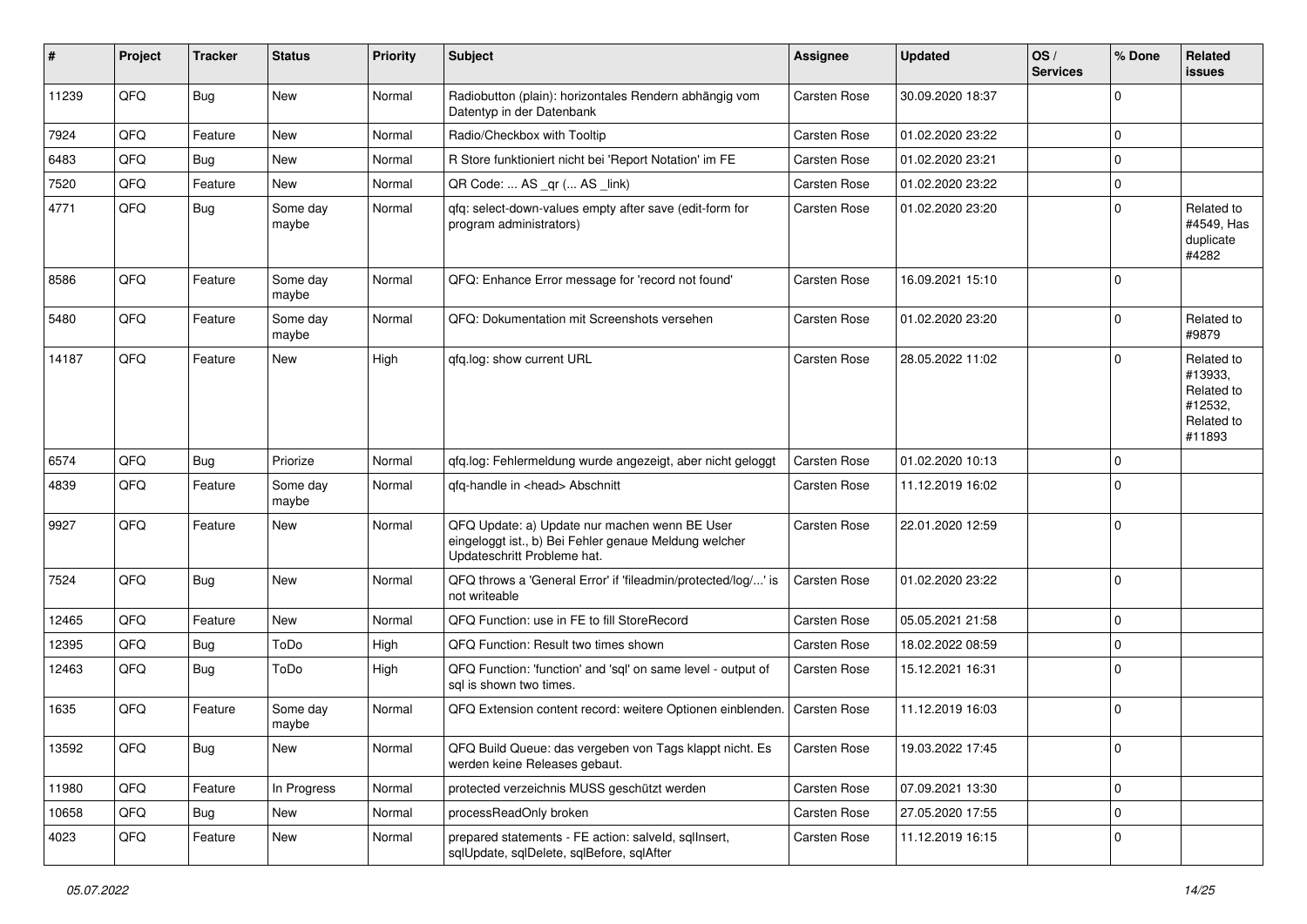| #     | Project | <b>Tracker</b> | <b>Status</b>     | <b>Priority</b> | Subject                                                                                               | <b>Assignee</b>     | <b>Updated</b>   | OS/<br><b>Services</b> | % Done      | Related<br><b>issues</b>                      |
|-------|---------|----------------|-------------------|-----------------|-------------------------------------------------------------------------------------------------------|---------------------|------------------|------------------------|-------------|-----------------------------------------------|
| 8204  | QFQ     | Feature        | Priorize          | High            | Position 'required mark'                                                                              | Carsten Rose        | 16.06.2021 13:44 |                        | $\Omega$    |                                               |
| 10080 | QFQ     | Feature        | <b>New</b>        | Normal          | Popup on 'save' / 'close': configure dialog (answer<br>yes/no/cancle/)                                | <b>Carsten Rose</b> | 28.03.2021 20:52 |                        | $\mathbf 0$ | Is duplicate<br>of #12262                     |
| 11668 | QFQ     | Bug            | New               | Normal          | Play function.sql - problem with mysql                                                                | Carsten Rose        | 03.05.2021 20:48 |                        | $\mathbf 0$ |                                               |
| 8668  | QFQ     | <b>Bug</b>     | New               | High            | Pill disabled: dyamic mode 'hidden' not respected - FE is still<br>required                           | <b>Carsten Rose</b> | 03.05.2021 21:14 |                        | $\Omega$    |                                               |
| 10819 | QFQ     | Feature        | <b>New</b>        | Normal          | Persistent SIP - second try                                                                           | <b>Carsten Rose</b> | 29.06.2020 23:02 |                        | $\mathbf 0$ | Related to<br>#6261                           |
| 6261  | QFQ     | Feature        | New               | Normal          | Persistent SIP                                                                                        | <b>Carsten Rose</b> | 12.06.2021 09:07 |                        | $\mathbf 0$ | Related to<br>#10819                          |
| 7336  | QFQ     | Feature        | Some day<br>maybe | Normal          | PDF Upload: disallow PDFs with specific Meta information                                              | <b>Carsten Rose</b> | 11.12.2019 16:01 |                        | $\Omega$    |                                               |
| 5715  | QFQ     | Feature        | <b>New</b>        | High            | PDF Caching                                                                                           | <b>Carsten Rose</b> | 03.05.2021 21:14 |                        | $\Omega$    | Related to<br>#5851,<br>Related to<br>#6357   |
| 8101  | QFQ     | Feature        | Some day<br>maybe | Normal          | Password hash: support further hashing methods                                                        | <b>Carsten Rose</b> | 16.09.2021 15:10 |                        | 0           |                                               |
| 7681  | QFQ     | Feature        | <b>New</b>        | Normal          | Optional switch off 'check for modified record'                                                       | <b>Carsten Rose</b> | 01.02.2020 23:21 |                        | $\Omega$    |                                               |
| 7650  | QFQ     | Bug            | <b>New</b>        | High            | Optional do not show 'required' sign on FormElement                                                   | <b>Carsten Rose</b> | 03.05.2021 21:14 |                        | $\Omega$    |                                               |
| 14175 | QFQ     | Bug            | In Progress       | Normal          | Opening a form with no QFQ Session cookie fails                                                       | Carsten Rose        | 03.06.2022 10:40 |                        | $\mathbf 0$ |                                               |
| 7685  | QFQ     | <b>Bug</b>     | <b>New</b>        | Normal          | Open FormElement from QFQ error message and save<br>modified record: error about missing {{formId:F}} | <b>Carsten Rose</b> | 01.02.2020 23:22 |                        | $\Omega$    |                                               |
| 10011 | QFQ     | Feature        | Priorize          | Normal          | Offer new STORE_TYPO3 Variable 'beUser', 'beEmail'                                                    | Carsten Rose        | 08.05.2021 09:51 |                        | $\Omega$    | Related to<br>#10012,<br>Related to<br>#12511 |
| 14090 | QFQ     | Feature        | <b>New</b>        | Normal          | Nützliche _script funktionen                                                                          | Carsten Rose        | 28.05.2022 11:03 |                        | $\mathbf 0$ |                                               |
| 12133 | QFQ     | Bug            | New               | Normal          | NPM, phpSpreadSheet aktualisieren                                                                     | <b>Carsten Rose</b> | 15.03.2021 09:04 |                        | $\Omega$    |                                               |
| 5782  | QFQ     | Feature        | New               | Normal          | NextCloud API                                                                                         | Carsten Rose        | 01.02.2020 10:02 |                        | $\mathbf 0$ |                                               |
| 6437  | QFQ     | Feature        | New               | Normal          | Neuer Mode Button bei FormElementen                                                                   | <b>Carsten Rose</b> | 01.02.2020 23:21 |                        | $\Omega$    | Related to<br>#9668,<br>Blocked by<br>#9678   |
| 12023 | QFQ     | Feature        | New               | Normal          | MySQL Stored Precdure: QDECODESPECIALCHAR()                                                           | Carsten Rose        | 16.02.2021 11:16 |                        | $\mathbf 0$ | Related to<br>#12022                          |
| 11667 | QFQ     | Bug            | New               | Normal          | MySQL mariadb-server-10.3: Incorrect datetime value                                                   | Carsten Rose        | 03.05.2021 20:48 |                        | $\mathbf 0$ |                                               |
| 9579  | QFQ     | Feature        | Some day<br>maybe | Normal          | Multiform with Process Row                                                                            | Carsten Rose        | 11.12.2019 16:01 |                        | $\mathbf 0$ |                                               |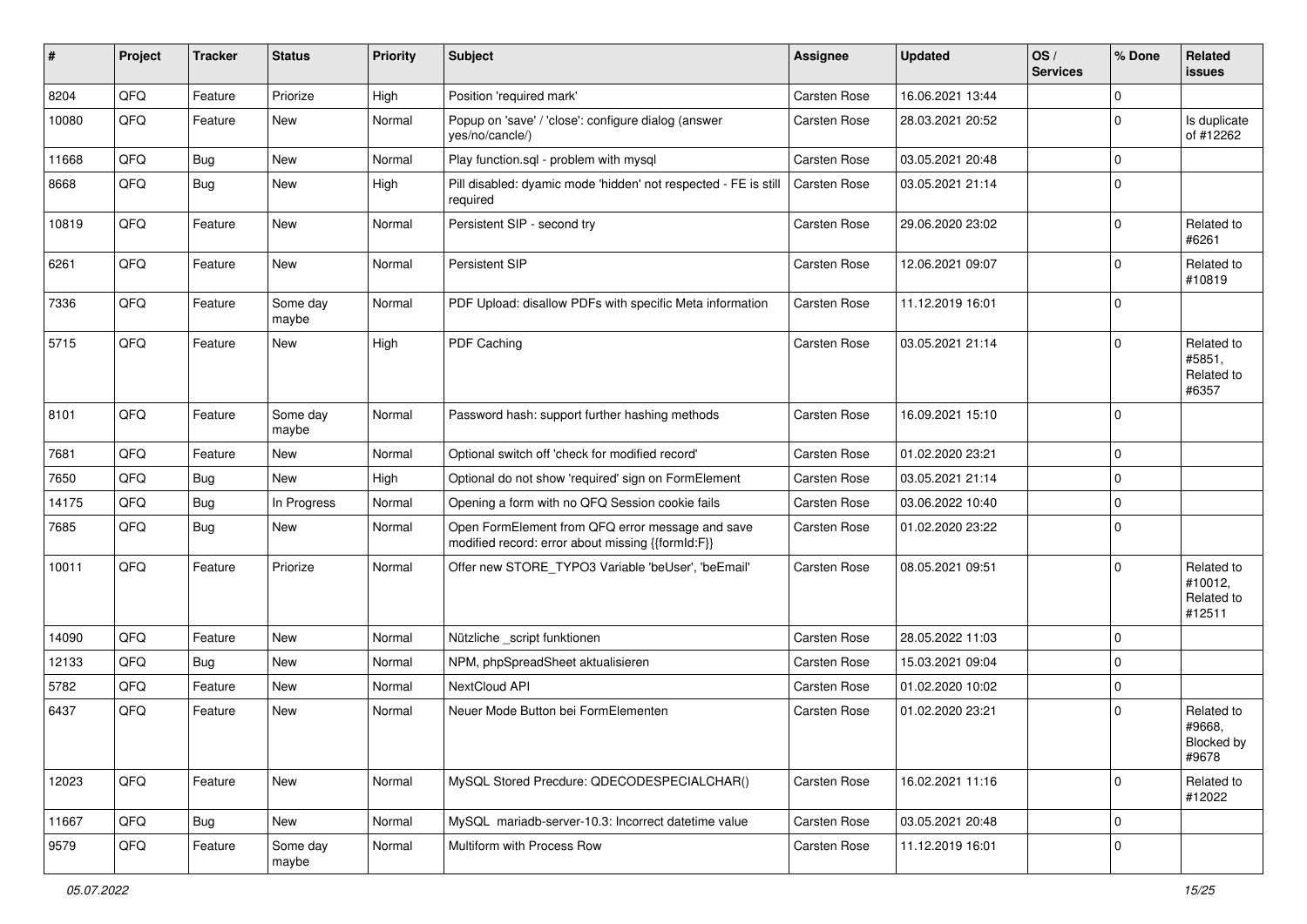| #     | <b>Project</b> | <b>Tracker</b> | <b>Status</b>     | <b>Priority</b> | <b>Subject</b>                                                                           | <b>Assignee</b>     | <b>Updated</b>   | OS/<br><b>Services</b> | % Done      | Related<br><b>issues</b>                                             |
|-------|----------------|----------------|-------------------|-----------------|------------------------------------------------------------------------------------------|---------------------|------------------|------------------------|-------------|----------------------------------------------------------------------|
| 11695 | QFQ            | <b>Bug</b>     | <b>New</b>        | Normal          | MultiForm required FE Error                                                              | <b>Carsten Rose</b> | 04.12.2020 13:34 |                        | $\Omega$    |                                                                      |
| 5695  | QFQ            | Feature        | In Progress       | Normal          | Multiform                                                                                | <b>Carsten Rose</b> | 02.01.2021 18:38 |                        | $\Omega$    |                                                                      |
| 12325 | QFO            | <b>Bug</b>     | Priorize          | Normal          | MultiDB form.dbIndex not working for report syntax                                       | Carsten Rose        | 07.09.2021 13:37 |                        | $\Omega$    | Related to<br>#12145.<br>Related to<br>#12314                        |
| 10714 | QFQ            | Feature        | <b>New</b>        | Normal          | multi Table Form                                                                         | <b>Carsten Rose</b> | 16.03.2021 18:44 |                        | $\Omega$    |                                                                      |
| 11516 | QFQ            | Feature        | <b>New</b>        | Normal          | Multi Page Form (Previous/Next Buttons)                                                  | <b>Carsten Rose</b> | 16.03.2021 17:52 |                        | $\Omega$    |                                                                      |
| 4365  | QFQ            | Feature        | Some day<br>maybe | Normal          | Multi Language: new way of config                                                        | <b>Carsten Rose</b> | 01.02.2020 23:20 |                        | $\Omega$    |                                                                      |
| 13330 | QFQ            | Feature        | In Progress       | Normal          | Multi Form: Upload                                                                       | <b>Carsten Rose</b> | 07.11.2021 12:40 |                        | 50          | Related to<br>#9706                                                  |
| 13332 | QFQ            | Bug            | <b>New</b>        | Normal          | Multi Form: Required Felder werden visuell nicht markiert.                               | Carsten Rose        | 19.03.2022 17:47 |                        | $\Omega$    |                                                                      |
| 13331 | QFQ            | Bug            | <b>New</b>        | Normal          | Multi Form: Clear Icon misplaced                                                         | <b>Carsten Rose</b> | 19.03.2022 17:47 |                        | $\Omega$    |                                                                      |
| 10508 | QFQ            | Bug            | <b>New</b>        | High            | Multi Form broken on Multi DB Instance                                                   | Carsten Rose        | 03.05.2021 21:12 |                        | $\mathbf 0$ |                                                                      |
| 9706  | QFQ            | Feature        | <b>New</b>        | Normal          | Multi File Upload (hidden template group)                                                | <b>Carsten Rose</b> | 01.02.2020 23:22 |                        | $\Omega$    | Related to<br>#7521,<br>Related to<br>#5562,<br>Related to<br>#13330 |
| 5459  | QFQ            | <b>Bug</b>     | <b>New</b>        | High            | Multi DB: spread system tables between 'QFQ' and<br>'Data'-DB                            | <b>Carsten Rose</b> | 03.05.2021 21:14 |                        | $\Omega$    | Related to<br>#4720                                                  |
| 10015 | QFQ            | Feature        | Priorize          | Normal          | Monospace in Textarea                                                                    | <b>Carsten Rose</b> | 03.02.2020 13:40 |                        | $\Omega$    |                                                                      |
| 6765  | QFQ            | Feature        | <b>New</b>        | Normal          | Moeglichkeit via QFQ eigene Logs zu schreiben                                            | <b>Carsten Rose</b> | 01.02.2020 23:21 |                        | $\Omega$    |                                                                      |
| 11523 | QFQ            | Feature        | <b>New</b>        | Normal          | Mit dynamic Update erkennen, ob Upload gemacht wurde                                     | <b>Carsten Rose</b> | 13.11.2020 15:07 |                        | $\Omega$    | Related to<br>#9533                                                  |
| 10014 | QFQ            | Feature        | <b>New</b>        | Normal          | Manual.rst: describe behaviour and process order of<br>fillStoreVar, slaveId, sqlBefore, | <b>Carsten Rose</b> | 01.02.2020 22:31 |                        | $\Omega$    |                                                                      |
| 9208  | QFQ            | Feature        | <b>New</b>        | Normal          | Manage 'recent' records                                                                  | Carsten Rose        | 01.02.2020 23:22 |                        | $\Omega$    |                                                                      |
| 11747 | QFQ            | Feature        | New               | Normal          | Maintenance Page with Redirect                                                           | <b>Carsten Rose</b> | 03.05.2021 20:47 |                        | $\Omega$    | Related to<br>#11741                                                 |
| 2084  | QFQ            | Feature        | Some day<br>maybe | Normal          | Mailto mit encryption: Subrecord                                                         | Carsten Rose        | 11.12.2019 16:03 |                        | $\Omega$    | Related to<br>#2082                                                  |
| 3504  | QFQ            | Feature        | <b>New</b>        | Normal          | Logging: welche Action FEs werden wann wie ausgefuehrt                                   | <b>Carsten Rose</b> | 01.02.2020 23:21 |                        | $\Omega$    | Related to<br>#5458,<br>Related to<br>#4092                          |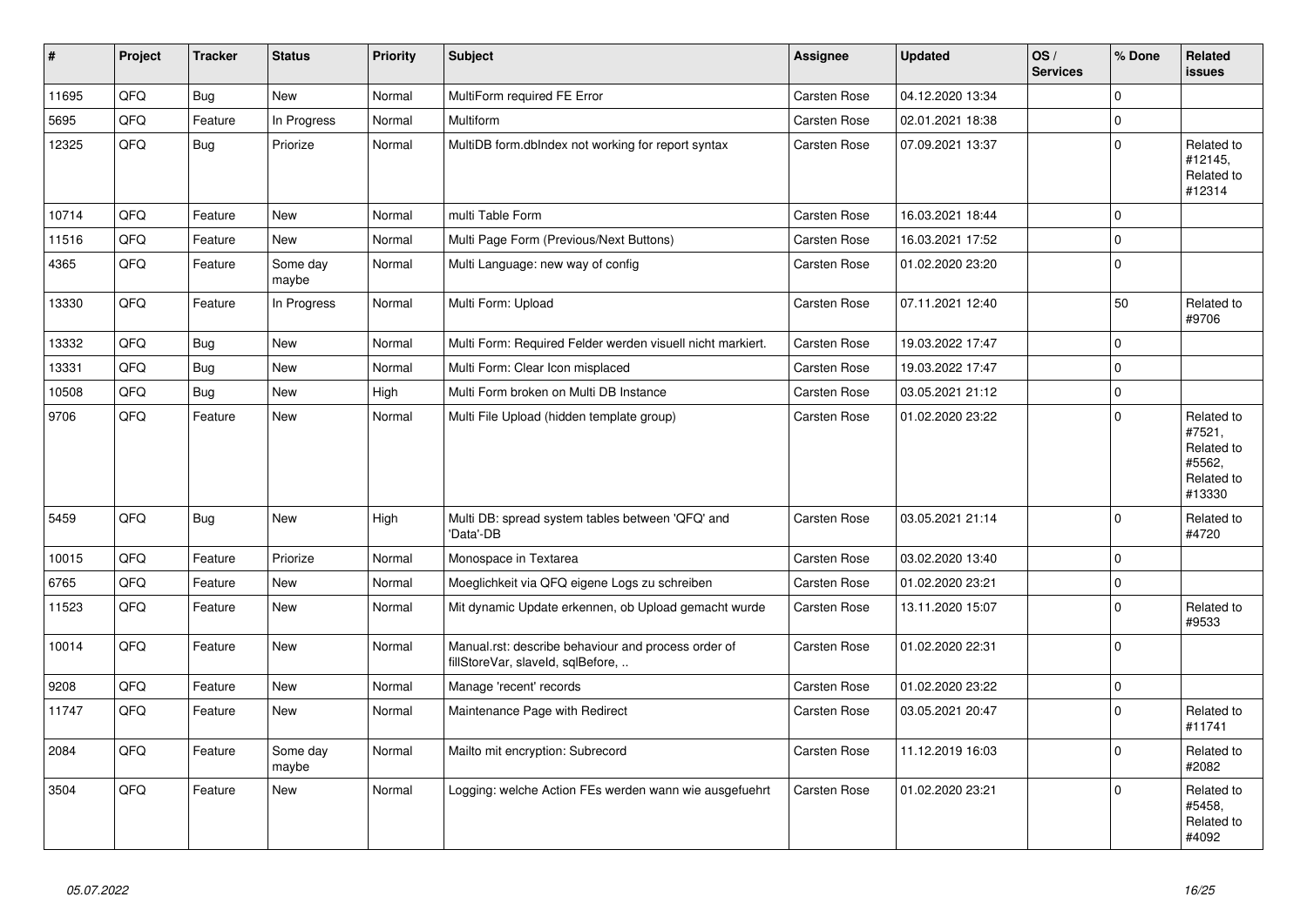| #     | Project | <b>Tracker</b> | <b>Status</b>     | <b>Priority</b> | Subject                                                                                                  | <b>Assignee</b>     | <b>Updated</b>   | OS/<br><b>Services</b> | % Done         | Related<br><b>issues</b>                                                |
|-------|---------|----------------|-------------------|-----------------|----------------------------------------------------------------------------------------------------------|---------------------|------------------|------------------------|----------------|-------------------------------------------------------------------------|
| 5852  | QFQ     | Feature        | Some day<br>maybe | Normal          | Logging: mail.log / sql.log - im FE anzeigen und via AJAX<br>aktualisieren                               | <b>Carsten Rose</b> | 01.02.2020 23:19 |                        | 0              | Related to<br>#5885                                                     |
| 2361  | QFQ     | Feature        | New               | Normal          | Logging wer/wann/wo welches Formular aufgerufen hat                                                      | <b>Carsten Rose</b> | 11.12.2019 16:15 |                        | $\Omega$       | Related to<br>#4432,<br>Related to<br>#7480                             |
| 9777  | QFQ     | Feature        | <b>New</b>        | Normal          | Logging QFQ Variables                                                                                    | <b>Carsten Rose</b> | 16.12.2019 17:17 |                        | $\mathbf 0$    |                                                                         |
| 8702  | QFQ     | Feature        | <b>New</b>        | Normal          | Load Record which is locked: missing user info                                                           | Carsten Rose        | 11.12.2019 16:16 |                        | 0              | Related to<br>#9789                                                     |
| 3457  | QFQ     | Feature        | Some day<br>maybe | Normal          | LDAP: concat multi values to one single entry                                                            | <b>Carsten Rose</b> | 11.12.2019 16:02 |                        | $\Omega$       |                                                                         |
| 14371 | QFQ     | Feature        | Priorize          | Normal          | <b>LDAP via REPORT</b>                                                                                   | <b>Carsten Rose</b> | 19.06.2022 16:37 |                        | $\Omega$       |                                                                         |
| 10593 | QFQ     | Feature        | New               | Normal          | label2: text behind input element                                                                        | <b>Carsten Rose</b> | 16.05.2020 10:57 |                        | $\Omega$       |                                                                         |
| 10443 | QFQ     | Feature        | In Progress       | Normal          | Konzept_api / _live                                                                                      | <b>Carsten Rose</b> | 07.05.2020 09:39 |                        | $\mathbf 0$    |                                                                         |
| 1946  | QFQ     | Feature        | Some day<br>maybe | Normal          | Kontrolle ob der ReadOnly Modus bei den<br>Formularelementen korrekt implementiert ist                   | <b>Carsten Rose</b> | 11.12.2019 16:03 |                        | $\Omega$       |                                                                         |
| 4259  | QFQ     | Feature        | Some day<br>maybe | Normal          | Instant trigger a cron job                                                                               | <b>Carsten Rose</b> | 11.12.2019 16:03 |                        | $\Omega$       |                                                                         |
| 7522  | QFQ     | Feature        | Priorize          | Normal          | Inserting default index.html to folder (Avoid Apache Indexing)                                           | <b>Carsten Rose</b> | 01.02.2020 10:13 |                        | $\Omega$       |                                                                         |
| 9517  | QFQ     | Feature        | In Progress       | High            | Input multiple tags with typeahead                                                                       | Carsten Rose        | 03.05.2021 21:14 |                        | 40             | Related to<br>#10150                                                    |
| 9834  | QFQ     | Bug            | Priorize          | Normal          | Input elements with tag 'disabled' are missing on<br>form-submit: server option 'processReadOnly' broken | <b>Carsten Rose</b> | 07.12.2021 16:43 |                        | $\Omega$       | Related to<br>#9691,<br>Related to<br>#5305, Has<br>duplicate<br>#12331 |
| 11036 | QFQ     | Feature        | Some day<br>maybe | Normal          | inline report editor permissions                                                                         | <b>Carsten Rose</b> | 16.09.2021 15:09 |                        | $\Omega$       | Related to<br>#11323                                                    |
| 14305 | QFQ     | <b>Bug</b>     | <b>New</b>        | Normal          | Inline Report editing does not create history entries                                                    | <b>Carsten Rose</b> | 10.06.2022 11:55 |                        | $\Omega$       |                                                                         |
| 4659  | QFQ     | <b>Bug</b>     | Some day<br>maybe | Normal          | infoButtonExtra                                                                                          | <b>Carsten Rose</b> | 01.02.2020 23:20 |                        | $\mathbf 0$    |                                                                         |
| 14091 | QFQ     | Bug            | New               | Normal          | inconsistent template path for twig                                                                      | <b>Carsten Rose</b> | 19.04.2022 18:36 |                        | $\overline{0}$ |                                                                         |
| 7453  | QFQ     | Feature        | Some day<br>maybe | Normal          | import / export forms QFQ                                                                                | Carsten Rose        | 16.09.2021 15:10 |                        | 0              |                                                                         |
| 12513 | QFQ     | <b>Bug</b>     | New               | High            | Implement server side check of maxlength                                                                 | Carsten Rose        | 07.12.2021 17:19 |                        | 0              |                                                                         |
| 7660  | QFQ     | Feature        | New               | Normal          | IMAP: import mails to DB, move / delete mails                                                            | Carsten Rose        | 01.02.2020 09:52 |                        | $\mathbf 0$    |                                                                         |
| 8217  | QFQ     | Feature        | New               | Normal          | if-elseif-else construct                                                                                 | Carsten Rose        | 16.03.2021 18:41 |                        | 0              | Related to<br>#10716                                                    |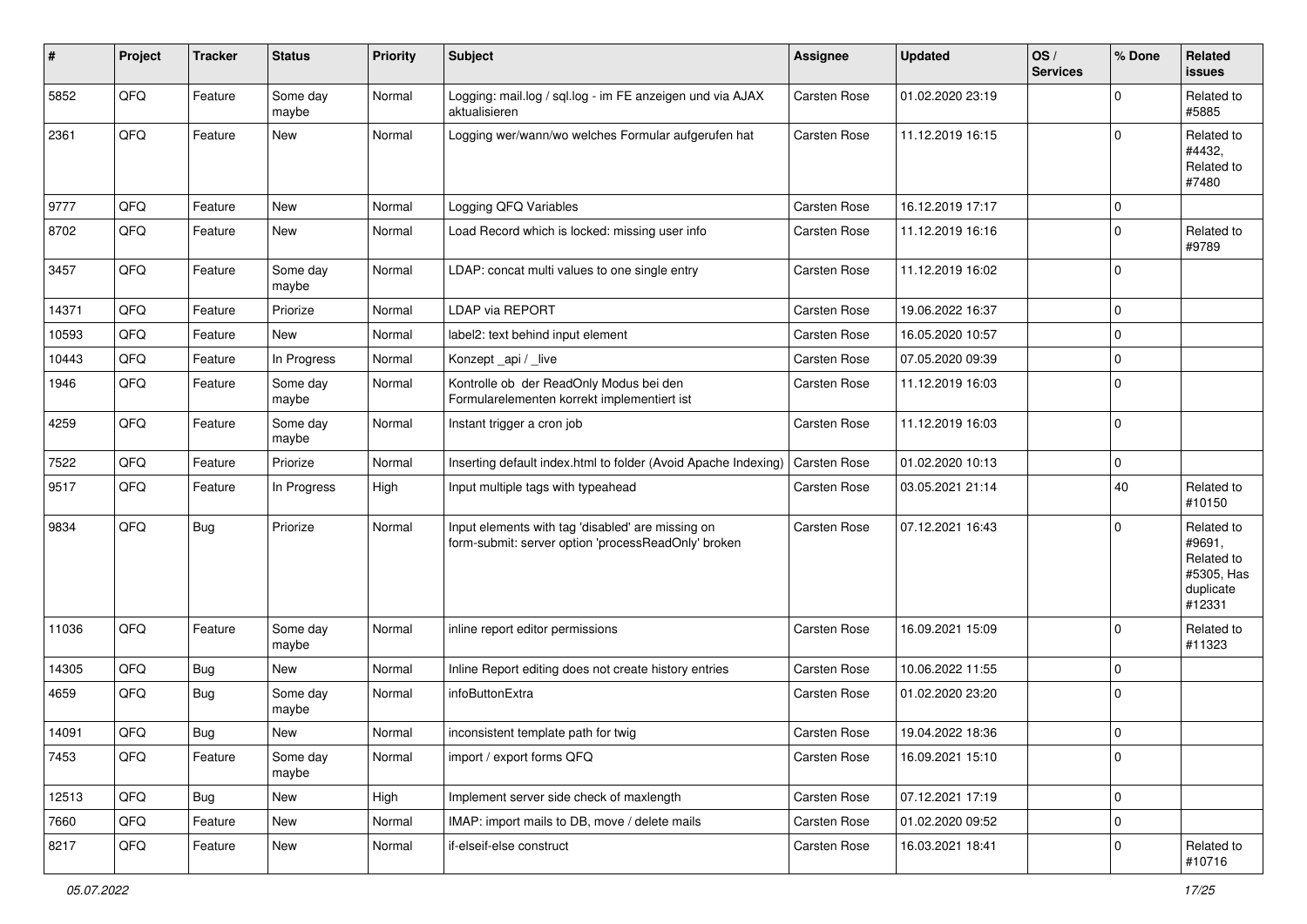| ∦     | Project | <b>Tracker</b> | <b>Status</b>     | <b>Priority</b> | <b>Subject</b>                                                                                                                      | <b>Assignee</b>     | <b>Updated</b>   | OS/<br><b>Services</b> | % Done       | Related<br>issues                            |
|-------|---------|----------------|-------------------|-----------------|-------------------------------------------------------------------------------------------------------------------------------------|---------------------|------------------|------------------------|--------------|----------------------------------------------|
| 12480 | QFQ     | Feature        | <b>New</b>        | Normal          | If QFQ upgrade is running, block further request                                                                                    | <b>Carsten Rose</b> | 03.05.2021 20:45 |                        | $\mathbf 0$  |                                              |
| 11702 | QFQ     | Feature        | <b>New</b>        | Normal          | HTML Special Char makes no sense for 'allbut' if '&' is<br>forbidden                                                                | <b>Carsten Rose</b> | 07.12.2021 16:35 |                        | $\Omega$     | Related to<br>#5112,<br>Related to<br>#14320 |
| 14283 | QFQ     | Bug            | Priorize          | Normal          | HEIC / HEIF convert doesn't trigger                                                                                                 | <b>Carsten Rose</b> | 19.06.2022 16:37 |                        | $\mathbf 0$  |                                              |
| 10095 | QFQ     | Feature        | Some day<br>maybe | Normal          | Generic Gitlab Integration into QFQ                                                                                                 | <b>Carsten Rose</b> | 16.09.2021 15:10 |                        | $\Omega$     |                                              |
| 9900  | QFQ     | Feature        | Priorize          | Normal          | Generic API Call: tt-content record >> JSON                                                                                         | <b>Carsten Rose</b> | 01.02.2020 10:13 |                        | $\mathbf 0$  |                                              |
| 3570  | QFQ     | Bug            | Some day<br>maybe | High            | Formular mit prmitnew permitEdit=Always wird nicht<br>aufgerufen (ist leer)                                                         | Carsten Rose        | 03.05.2021 21:14 |                        | $\Omega$     |                                              |
| 6609  | QFQ     | Feature        | <b>New</b>        | Normal          | Formlet: JSON API erweitern                                                                                                         | <b>Carsten Rose</b> | 01.02.2020 23:21 |                        | 50           |                                              |
| 6602  | QFQ     | Feature        | New               | Normal          | Formlet: in Report auf Mausklick ein mini-form oeffnen                                                                              | <b>Carsten Rose</b> | 11.12.2019 16:16 |                        | $\mathbf{0}$ |                                              |
| 10322 | QFQ     | Bug            | <b>New</b>        | Normal          | FormElement / Radio: missing column 'enum' >> FE not<br>reported                                                                    | Carsten Rose        | 07.05.2020 09:37 |                        | $\Omega$     |                                              |
| 7890  | QFQ     | <b>Bug</b>     | New               | Normal          | FormElement 'required': extraButtonInfo not aligned                                                                                 | <b>Carsten Rose</b> | 11.06.2021 21:17 |                        | $\Omega$     | Related to<br>#11517                         |
| 8034  | QFQ     | Feature        | Priorize          | Normal          | FormElement 'data': 22.22.2222 should not be accepted                                                                               | <b>Carsten Rose</b> | 01.02.2020 10:13 |                        | $\Omega$     |                                              |
| 4008  | QFQ     | <b>Bug</b>     | Some day<br>maybe | Normal          | FormElemen.type=sendmail: wrong 'TO' if 'real<br>name <rea@mail.to>' is used</rea@mail.to>                                          | <b>Carsten Rose</b> | 11.12.2019 16:03 |                        | $\mathbf 0$  |                                              |
| 7290  | QFQ     | Feature        | Priorize          | Normal          | FormEditor: title as textarea if LEN(title)>60                                                                                      | <b>Carsten Rose</b> | 01.02.2020 10:13 |                        | $\mathbf 0$  | Blocked by<br>#7682                          |
| 14290 | QFQ     | Feature        | Priorize          | Normal          | FormEditor: Show Table Definition                                                                                                   | <b>Carsten Rose</b> | 19.06.2022 16:37 |                        | $\mathbf 0$  |                                              |
| 8083  | QFQ     | Bug            | <b>New</b>        | High            | FormEditor: primary table list does not respect<br>'indexDb={{indexData:Y}}'                                                        | <b>Carsten Rose</b> | 03.05.2021 21:14 |                        | $\Omega$     | Has<br>duplicate<br>#6678                    |
| 3350  | QFQ     | Feature        | Some day<br>maybe | Normal          | FormEditor: Hilfetext hinter 'checktype'                                                                                            | <b>Carsten Rose</b> | 11.12.2019 16:02 |                        | $\Omega$     |                                              |
| 9537  | QFQ     | Feature        | <b>New</b>        | Normal          | FormEditor: Edit fieldset in FrontEnd                                                                                               | <b>Carsten Rose</b> | 01.02.2020 23:22 |                        | $\Omega$     |                                              |
| 3877  | QFQ     | Feature        | Some day<br>maybe | Normal          | FormEditor: die Felder die aktuell nicht gebraucht werden<br>nur auf readonly/disabled setzen (nicht ausblenden > das<br>irritiert. | Carsten Rose        | 11.12.2019 16:03 |                        | $\mathbf 0$  |                                              |
| 6998  | QFQ     | Feature        | Priorize          | Normal          | Form: with debug=on show column information as tooltip of<br>column label                                                           | <b>Carsten Rose</b> | 01.02.2020 10:13 |                        | $\mathbf 0$  |                                              |
| 12468 | QFQ     | <b>Bug</b>     | New               | Urgent          | Form: update Form.title after save                                                                                                  | Carsten Rose        | 03.05.2021 21:12 |                        | $\mathbf 0$  |                                              |
| 6289  | QFQ     | Feature        | New               | Normal          | Form: Log                                                                                                                           | Carsten Rose        | 01.02.2020 23:21 |                        | $\pmb{0}$    |                                              |
| 3708  | QFQ     | Feature        | Some day<br>maybe | Normal          | Form: input - 'specialchars', 'none'  gewisse tags erlauben,<br>andere verbieten                                                    | <b>Carsten Rose</b> | 11.12.2019 16:02 |                        | 0            | Related to<br>#14320                         |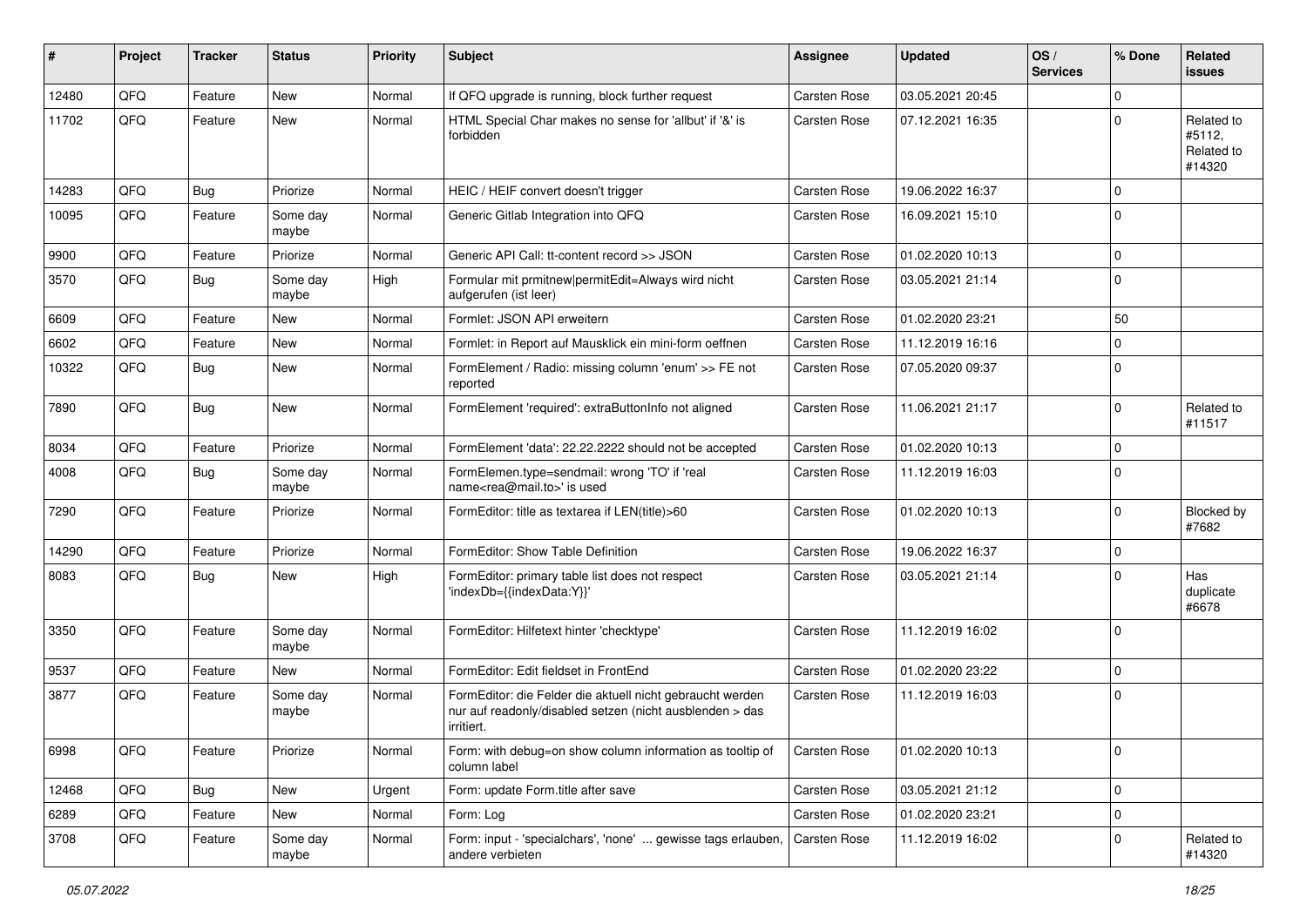| #     | Project | <b>Tracker</b> | <b>Status</b>     | <b>Priority</b> | <b>Subject</b>                                                                                                                                      | <b>Assignee</b>     | <b>Updated</b>   | OS/<br><b>Services</b> | % Done         | Related<br>issues                            |
|-------|---------|----------------|-------------------|-----------------|-----------------------------------------------------------------------------------------------------------------------------------------------------|---------------------|------------------|------------------------|----------------|----------------------------------------------|
| 9773  | QFQ     | Bug            | New               | Normal          | form.parameter.formModeGlobal=requiredOff                                                                                                           | <b>Carsten Rose</b> | 01.02.2020 15:56 |                        | $\Omega$       |                                              |
| 9668  | QFQ     | Feature        | Priorize          | Normal          | Form.mode: rename 'hidden' to 'hide'                                                                                                                | Carsten Rose        | 05.05.2021 22:14 |                        | $\Omega$       | Related to<br>#6437                          |
| 12581 | QFQ     | <b>Bug</b>     | New               | Normal          | Form.forward=close: Record 'new' in new browser tab > save<br>(& close) >> Form is not reloaded with new created record id<br>and stays in mode=new | <b>Carsten Rose</b> | 19.03.2022 17:48 |                        | $\mathbf 0$    |                                              |
| 5983  | QFQ     | Feature        | Some day<br>maybe | Normal          | Form Submit (save & update): normalize date/-time FE                                                                                                | <b>Carsten Rose</b> | 01.02.2020 23:19 |                        | $\mathbf 0$    |                                              |
| 5557  | QFQ     | <b>Bug</b>     | Some day<br>maybe | Normal          | Form load: STORE_RECORD filled, but should be empty                                                                                                 | <b>Carsten Rose</b> | 01.02.2020 23:19 |                        | $\mathbf 0$    |                                              |
| 12315 | QFQ     | Feature        | Some day<br>maybe | Normal          | Form History (Diffs) / Backups                                                                                                                      | <b>Carsten Rose</b> | 16.09.2021 15:10 |                        | $\Omega$       |                                              |
| 11322 | QFQ     | Feature        | Some day<br>maybe | Normal          | Form Element JSON - (multiline parameter field)                                                                                                     | Carsten Rose        | 16.09.2021 15:10 |                        | $\Omega$       |                                              |
| 4756  | QFQ     | Bug            | New               | Normal          | Form dirty even nothing changes                                                                                                                     | <b>Carsten Rose</b> | 11.12.2019 16:16 |                        | $\mathbf 0$    |                                              |
| 9602  | QFQ     | Feature        | <b>New</b>        | Normal          | Form definition as JSON                                                                                                                             | Carsten Rose        | 01.02.2020 23:21 |                        | $\Omega$       | Related to<br>#9600                          |
| 8336  | QFQ     | Feature        | New               | Normal          | Form > modified > Close New: a) Optional disable popup, b)<br>custom text, c) mode on save: close stay                                              | Carsten Rose        | 01.02.2020 23:22 |                        | 0              | Related to<br>#8335                          |
| 6462  | QFQ     | <b>Bug</b>     | New               | Normal          | File Upload: Nutzlose Fehlermeldung wenn Datei zu gross                                                                                             | Carsten Rose        | 01.02.2020 23:21 |                        | $\Omega$       | Related to<br>#6139                          |
| 4413  | QFQ     | Feature        | <b>New</b>        | Normal          | fieldset: show/hidden, modeSql, dynamicUpdate                                                                                                       | Carsten Rose        | 09.02.2022 15:19 |                        | $\mathbf 0$    |                                              |
| 4872  | QFQ     | Feature        | Some day<br>maybe | Normal          | Fields of Typo3 page available in STORE_TYPO3                                                                                                       | Carsten Rose        | 01.02.2020 23:19 |                        | $\mathbf 0$    |                                              |
| 10937 | QFQ     | Bug            | <b>New</b>        | Normal          | Fehler mit abhängigen Select- Feldern beim Positionieren                                                                                            | <b>Carsten Rose</b> | 12.11.2020 23:45 |                        | $\mathbf 0$    |                                              |
| 7920  | QFQ     | Feature        | New               | Normal          | FE: Syntax Highlight, Zeinlenumbruch                                                                                                                | <b>Carsten Rose</b> | 01.02.2020 10:03 |                        | 0              |                                              |
| 7512  | QFQ     | Bug            | New               | Normal          | FE: inputType=number >> 'pattern' is not respected                                                                                                  | Carsten Rose        | 01.02.2020 23:22 |                        | $\Omega$       |                                              |
| 9533  | QFQ     | Bug            | <b>New</b>        | Normal          | FE.type=upload: Check in 'beforeSave' if upload is given                                                                                            | Carsten Rose        | 01.02.2020 23:22 |                        | $\Omega$       | Related to<br>#11523                         |
| 9534  | QFQ     | Bug            | Priorize          | Urgent          | FE.type=upload: 'Unknown Mode: ID"                                                                                                                  | <b>Carsten Rose</b> | 03.05.2021 21:14 |                        | $\Omega$       | Related to<br>#9532                          |
| 8037  | QFQ     | <b>Bug</b>     | Priorize          | Normal          | FE.type=upload (advanced mode): {{slaveld:V}} missing<br>during dynamic update                                                                      | Carsten Rose        | 01.02.2020 10:13 |                        | $\overline{0}$ |                                              |
| 9347  | QFQ     | Bug            | New               | High            | FE.type=upload with dynamic show/hidden: required not<br>detected                                                                                   | Carsten Rose        | 12.06.2021 10:40 |                        | $\Omega$       | Related to<br>#5305,<br>Related to<br>#12398 |
| 12162 | QFQ     | Feature        | New               | Normal          | FE.type=sendmail: personalized mailing (several mails) via<br>template                                                                              | Carsten Rose        | 03.05.2021 20:45 |                        | $\mathbf 0$    |                                              |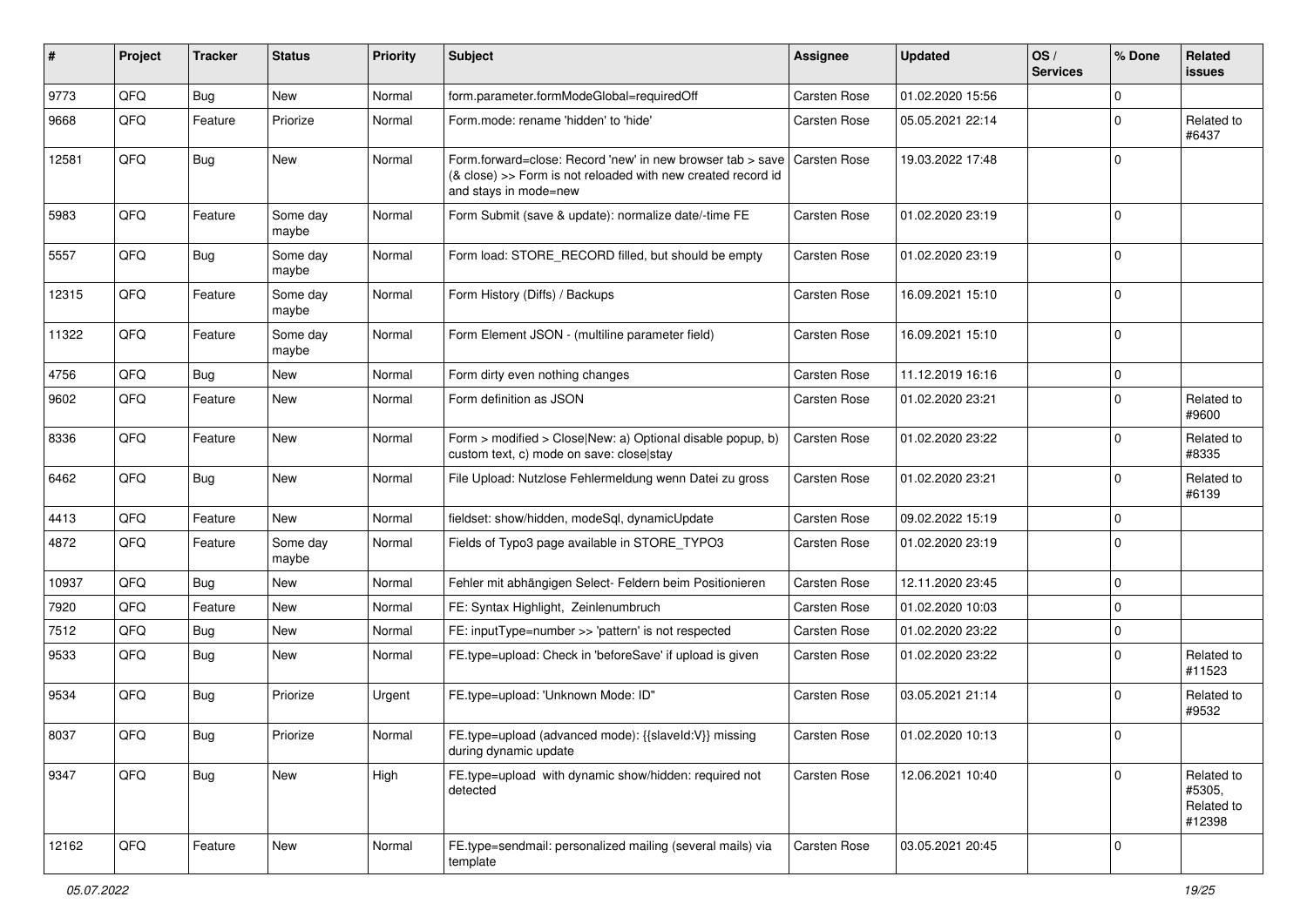| ∦     | Project | <b>Tracker</b> | <b>Status</b>     | <b>Priority</b> | <b>Subject</b>                                                                                                       | <b>Assignee</b>     | <b>Updated</b>   | OS/<br><b>Services</b> | % Done   | Related<br>issues                                                     |
|-------|---------|----------------|-------------------|-----------------|----------------------------------------------------------------------------------------------------------------------|---------------------|------------------|------------------------|----------|-----------------------------------------------------------------------|
| 10082 | QFQ     | <b>Bug</b>     | <b>New</b>        | Normal          | FE.type=SELECT - 'sanatize' Class                                                                                    | <b>Carsten Rose</b> | 07.05.2020 09:36 |                        | $\Omega$ | Related to<br>#10081                                                  |
| 7899  | QFQ     | Bug            | <b>New</b>        | High            | Fe.type=password / retype / required: always complain about<br>missing value                                         | <b>Carsten Rose</b> | 03.05.2021 21:14 |                        | $\Omega$ |                                                                       |
| 9317  | QFQ     | Bug            | <b>New</b>        | Normal          | FE.type=note: with dynamic show/hidden an empty label<br>causes trouble                                              | <b>Carsten Rose</b> | 01.02.2020 23:22 |                        | $\Omega$ |                                                                       |
| 8049  | QFQ     | <b>Bug</b>     | <b>New</b>        | Normal          | FE.type=note, column 'value': text moves some pixel to top<br>after save                                             | <b>Carsten Rose</b> | 01.02.2020 23:22 |                        | $\Omega$ |                                                                       |
| 5559  | QFQ     | Bug            | <b>New</b>        | Normal          | FE.type = Upload: 'accept' might contain variables                                                                   | <b>Carsten Rose</b> | 11.05.2020 21:23 |                        | $\Omega$ |                                                                       |
| 5021  | QFQ     | Bug            | Some day<br>maybe | Normal          | FE.typ=extra - during save displays error 'datum2' already<br>filled in STORE SIP - the value is stored nevertheless | Carsten Rose        | 01.02.2020 23:19 |                        | $\Omega$ | Related to<br>#3875                                                   |
| 10013 | QFQ     | Feature        | Some day<br>maybe | Normal          | FE.typ=editor: CodeMirror                                                                                            | Carsten Rose        | 08.06.2022 10:37 |                        | $\Omega$ | Related to<br>#12611,<br>Related to<br>#12490,<br>Related to<br>#7732 |
| 8277  | QFQ     | Feature        | Priorize          | Normal          | fe.parameter.default=                                                                                                | <b>Carsten Rose</b> | 01.02.2020 23:17 |                        | $\Omega$ | Related to<br>#8113                                                   |
| 7656  | QFQ     | <b>Bug</b>     | Priorize          | Normal          | FE with required, 'pattern' and 'extraButtonLock': always<br>complain about missing value                            | <b>Carsten Rose</b> | 01.02.2020 10:13 |                        | $\Omega$ |                                                                       |
| 3547  | QFQ     | <b>Bug</b>     | <b>New</b>        | Normal          | FE of type 'note' causes writing of empty fields.                                                                    | <b>Carsten Rose</b> | 01.02.2020 23:21 |                        | $\Omega$ |                                                                       |
| 12040 | QFQ     | <b>Bug</b>     | <b>New</b>        | Normal          | FE Mode 'hidden' für zwei FEs auf einer Zeile                                                                        | <b>Carsten Rose</b> | 18.02.2021 10:13 |                        | $\Omega$ |                                                                       |
| 3750  | QFQ     | Bug            | Some day<br>maybe | Normal          | FE in a row: if one violates check, all are red                                                                      | <b>Carsten Rose</b> | 11.12.2019 16:03 |                        | $\Omega$ |                                                                       |
| 9531  | QFQ     | <b>Bug</b>     | <b>New</b>        | High            | FE File: Dynamic Update / modeSql / required detected even<br>it not set                                             | <b>Carsten Rose</b> | 11.06.2021 20:32 |                        | $\Omega$ | Related to<br>#12398                                                  |
| 7812  | QFQ     | Feature        | <b>New</b>        | Normal          | FE 'Subrecord' - new option 'subrecordShowFilter',<br>'subrecordPaging'                                              | <b>Carsten Rose</b> | 01.02.2020 23:22 |                        | $\Omega$ |                                                                       |
| 9352  | QFQ     | Feature        | <b>New</b>        | Normal          | FE 'Native' fire slaveld, sqlAfter, sqlIns                                                                           | Carsten Rose        | 01.02.2020 23:22 |                        | $\Omega$ |                                                                       |
| 8584  | QFQ     | Feature        | Priorize          | Normal          | FE 'Action' - never assign to Container (except Template<br>Group)                                                   | <b>Carsten Rose</b> | 01.02.2020 10:13 |                        | $\Omega$ |                                                                       |
| 9862  | QFQ     | <b>Bug</b>     | Priorize          | Normal          | Failed writing to sql mail qfq.log should throw an exception                                                         | <b>Carsten Rose</b> | 01.02.2020 10:13 |                        | $\Omega$ |                                                                       |
| 8719  | QFQ     | Feature        | <b>New</b>        | Normal          | extraButtonLock: add support for 0/1                                                                                 | <b>Carsten Rose</b> | 01.02.2020 23:22 |                        | $\Omega$ |                                                                       |
| 4528  | QFQ     | Bug            | Some day<br>maybe | Normal          | extraButtonLock mit SQLAhead Bug                                                                                     | Carsten Rose        | 01.02.2020 23:19 |                        | $\Omega$ |                                                                       |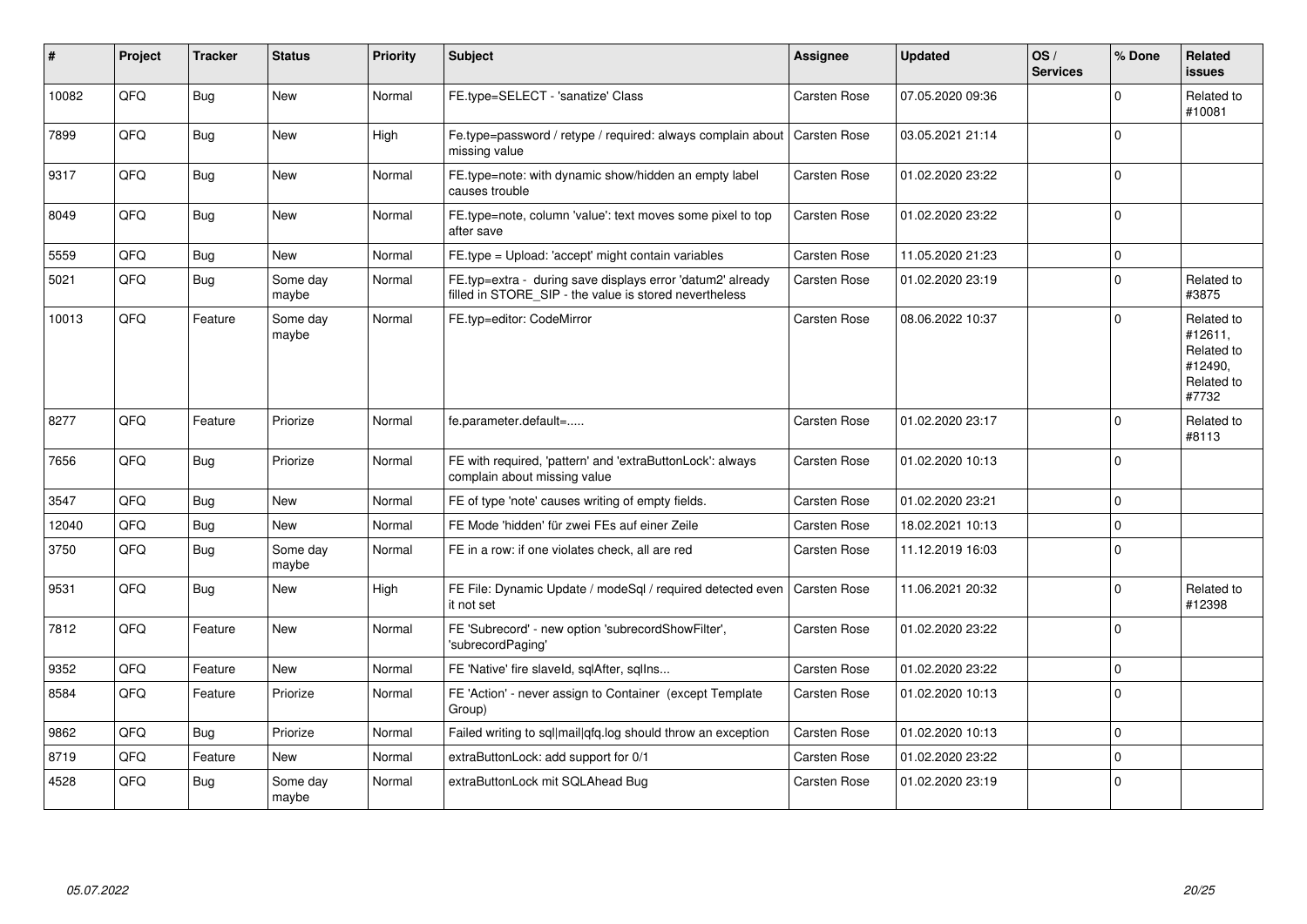| #     | Project | <b>Tracker</b> | <b>Status</b>     | <b>Priority</b> | <b>Subject</b>                                                                                                          | Assignee            | <b>Updated</b>   | OS/<br><b>Services</b> | % Done       | Related<br><b>issues</b>                                                                                                       |
|-------|---------|----------------|-------------------|-----------------|-------------------------------------------------------------------------------------------------------------------------|---------------------|------------------|------------------------|--------------|--------------------------------------------------------------------------------------------------------------------------------|
| 11517 | QFQ     | <b>Bug</b>     | In Progress       | Normal          | extraButtonInfo Broken for multiple FormElements                                                                        | Carsten Rose        | 12.05.2022 13:12 |                        | $\mathbf 0$  | Related to<br>#7890,<br>Related to<br>#3811, Has<br>duplicate<br>#10905, Has<br>duplicate<br>#10553, Has<br>duplicate<br>#6779 |
| 11217 | QFQ     | Feature        | Some day<br>maybe | Normal          | <b>Extend Script Functionality</b>                                                                                      | Carsten Rose        | 16.09.2021 15:10 |                        | $\Omega$     |                                                                                                                                |
| 3900  | QFQ     | Feature        | Some day<br>maybe | Normal          | Extend documentation of 'Copy / Paste'                                                                                  | Carsten Rose        | 11.12.2019 16:03 |                        | $\mathbf 0$  | Related to<br>#3899                                                                                                            |
| 14464 | QFQ     | Support        | New               | Normal          | Exception: Missing button to edit FormElement with broken<br>sqlValidate / beforeLoad                                   | <b>Carsten Rose</b> | 04.07.2022 00:13 |                        | $\mathbf 0$  |                                                                                                                                |
| 6594  | QFQ     | Feature        | New               | Normal          | Excel: on download, check if there is a valid sip                                                                       | Carsten Rose        | 01.02.2020 23:21 |                        | $\mathbf 0$  |                                                                                                                                |
| 12024 | QFQ     | Feature        | New               | Normal          | Excel Export: text columns by default decode<br>htmlspeciachar()                                                        | Carsten Rose        | 17.02.2021 23:55 |                        | $\mathbf 0$  | Related to<br>#12022                                                                                                           |
| 10976 | QFQ     | Feature        | New               | Normal          | Excel Export Verbesserungen                                                                                             | Carsten Rose        | 06.08.2020 10:56 |                        | $\mathbf{0}$ |                                                                                                                                |
| 4328  | QFQ     | <b>Bug</b>     | Some day<br>maybe | Normal          | Error Message: Show FE name/number on problems in FE                                                                    | Carsten Rose        | 01.02.2020 23:20 |                        | $\Omega$     |                                                                                                                                |
| 4330  | QFQ     | Feature        | Some day<br>maybe | Normal          | Error Message: report missing {{ / }} in sqlUpdate, sqlInsert,<br>sqlDelete, sqlAfter, sqlBefore in FE action elements. | Carsten Rose        | 01.02.2020 23:20 |                        | $\Omega$     |                                                                                                                                |
| 9128  | QFQ     | Feature        | New               | Normal          | Error Message: not replaced variables- a) replace back to '{',<br>b) underline                                          | Carsten Rose        | 01.02.2020 23:22 |                        | $\mathbf{0}$ | Related to<br>#9129                                                                                                            |
| 9127  | QFQ     | <b>Bug</b>     | <b>New</b>        | Normal          | Error Message: change 'roll over' color - text not readable                                                             | Carsten Rose        | 01.02.2020 23:22 |                        | $\pmb{0}$    |                                                                                                                                |
| 6912  | QFQ     | <b>Bug</b>     | <b>New</b>        | Normal          | error Message Var 'deadline' already set in SIP - in Form<br>with FE.value={{deadline:R:::{{deadlinePeriod:Y}}}}        | Carsten Rose        | 01.02.2020 23:21 |                        | $\Omega$     |                                                                                                                                |
| 5132  | QFQ     | Feature        | Some day<br>maybe | Normal          | Error Message sendmail missing attachment: more details                                                                 | Carsten Rose        | 01.02.2020 23:19 |                        | $\Omega$     |                                                                                                                                |
| 7547  | QFQ     | Bug            | New               | Normal          | Error Message in afterSave: wrong parameter column<br>reported                                                          | Carsten Rose        | 01.02.2020 23:22 |                        | $\mathbf 0$  |                                                                                                                                |
| 6677  | QFQ     | Bug            | New               | Normal          | Error message FE Action Element: no/wrong FE reference<br>who cause the problem.                                        | Carsten Rose        | 01.02.2020 23:21 |                        | $\mathbf 0$  |                                                                                                                                |
| 9013  | QFQ     | Bug            | New               | Normal          | Error in Twig template not handled                                                                                      | Carsten Rose        | 20.10.2021 13:43 |                        | $\mathbf{0}$ |                                                                                                                                |
| 6250  | QFQ     | Feature        | In Progress       | Normal          | Enhance layout: a) Subrecord, b) Subrecord-Title                                                                        | Carsten Rose        | 01.02.2020 23:22 |                        | $\Omega$     | Related to<br>#5391                                                                                                            |
| 8585  | QFQ     | Feature        | Priorize          | Normal          | Enhance Error message for 'unknown form'                                                                                | Carsten Rose        | 01.02.2020 10:13 |                        | $\Omega$     |                                                                                                                                |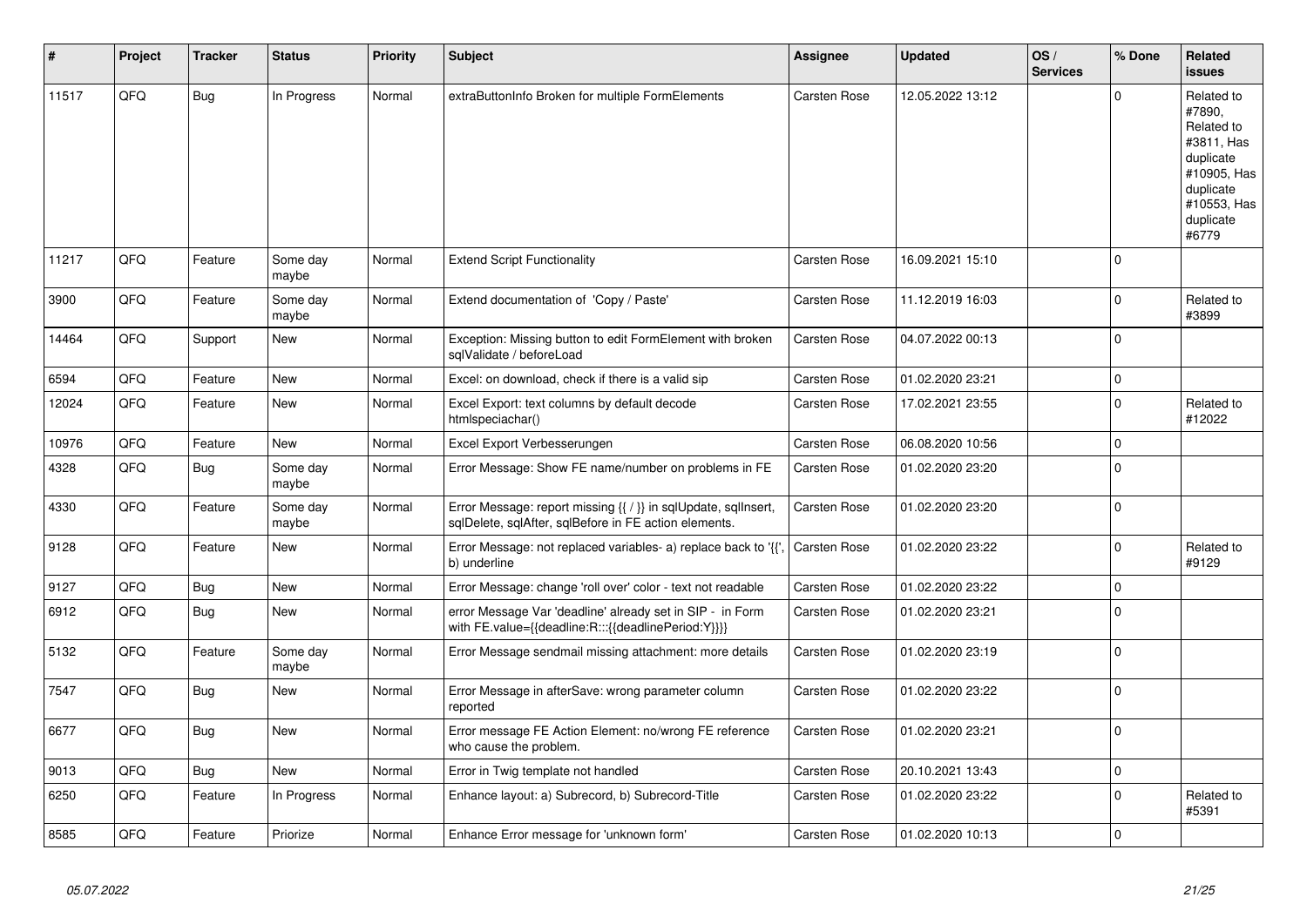| #     | Project | <b>Tracker</b> | <b>Status</b>     | <b>Priority</b> | <b>Subject</b>                                                                                                     | <b>Assignee</b>     | <b>Updated</b>   | OS/<br><b>Services</b> | % Done      | Related<br>issues         |
|-------|---------|----------------|-------------------|-----------------|--------------------------------------------------------------------------------------------------------------------|---------------------|------------------|------------------------|-------------|---------------------------|
| 5579  | QFQ     | Feature        | Some day<br>maybe | Normal          | Enhance Doc / Presentation: variable type 'link column type'                                                       | <b>Carsten Rose</b> | 01.02.2020 23:19 |                        | $\Omega$    |                           |
| 9783  | QFQ     | <b>Bug</b>     | <b>New</b>        | Normal          | Email with special characters                                                                                      | Carsten Rose        | 01.02.2020 23:22 |                        | $\Omega$    |                           |
| 11460 | QFQ     | Feature        | New               | Normal          | Easier creation of changelog: gitchangelog                                                                         | Carsten Rose        | 12.06.2021 10:20 |                        | $\Omega$    | Related to<br>#13467      |
| 7109  | QFQ     | Feature        | <b>New</b>        | Normal          | Dynamic Updates: row/element hide                                                                                  | Carsten Rose        | 01.02.2020 23:22 |                        | $\Omega$    | Has<br>duplicate<br>#4081 |
| 7002  | QFQ     | Bug            | <b>New</b>        | Normal          | Dynamic Update: row does not disappear / appear                                                                    | Carsten Rose        | 01.02.2020 23:22 |                        | $\Omega$    |                           |
| 3682  | QFQ     | <b>Bug</b>     | Some day<br>maybe | Normal          | Dynamic update: Radio buttons                                                                                      | Carsten Rose        | 11.12.2019 16:02 |                        | $\Omega$    |                           |
| 4082  | QFQ     | Feature        | <b>New</b>        | Normal          | Dynamic Update: modeSql - useful default                                                                           | Carsten Rose        | 01.02.2020 23:22 |                        | $\Omega$    |                           |
| 8106  | QFQ     | Bug            | Some day<br>maybe | Normal          | Dynamic Update: Feld kann nicht auf empty zurückgesetzt<br>werden                                                  | Carsten Rose        | 11.12.2019 16:01 |                        | $\Omega$    |                           |
| 3811  | QFQ     | <b>Bug</b>     | Some day<br>maybe | Normal          | Dynamic Update: extraButtonInfo - Text aktualisieren                                                               | Carsten Rose        | 11.12.2019 16:03 |                        | $\Omega$    | Related to<br>#11517      |
| 11504 | QFQ     | Feature        | <b>New</b>        | Normal          | Dynamic Update: Button text update for 'Save',' Close' &<br>'Delete'                                               | Carsten Rose        | 12.11.2020 23:44 |                        | $\Omega$    |                           |
| 3216  | QFQ     | Feature        | Some day<br>maybe | Normal          | dynamic update für checkbox label2                                                                                 | Carsten Rose        | 11.12.2019 16:03 |                        | $\Omega$    | Related to<br>#2081       |
| 4583  | QFQ     | Bug            | Some day<br>maybe | Normal          | Dynamic Update bei TypeAhead Feldern                                                                               | Carsten Rose        | 01.02.2020 23:19 |                        | $\Omega$    |                           |
| 4869  | QFQ     | Feature        | Some day<br>maybe | Normal          | Dynamic Update (show, hide, readonly?, required?) for<br><b>Template Group Elements</b>                            | Carsten Rose        | 01.02.2020 23:19 |                        | $\Omega$    | Related to<br>#4865       |
| 12670 | QFQ     | Bug            | <b>New</b>        | High            | Dropdown-Menu classes können nicht mehr angegeben<br>werden                                                        | Carsten Rose        | 07.12.2021 17:19 |                        | $\mathbf 0$ |                           |
| 9975  | QFQ     | <b>Bug</b>     | Priorize          | Normal          | Dropdown Menu: 'r:3' broken                                                                                        | Carsten Rose        | 01.02.2020 10:13 |                        | $\Omega$    |                           |
| 2995  | QFQ     | Feature        | Some day<br>maybe | Normal          | Dropdown JQuery Plugin: 'chosen' - Moeglichkeit um Select<br>Listen mehr Funktion zu geben. Kein Bootstrap noetig. | <b>Carsten Rose</b> | 11.12.2019 16:03 |                        | $\Omega$    |                           |
| 10119 | QFQ     | Feature        | New               | Normal          | Dropdown (selectlist) & Type Ahead: format and catagorize<br>list                                                  | Carsten Rose        | 07.05.2020 09:36 |                        | $\Omega$    |                           |
| 12603 | QFQ     | Feature        | New               | Normal          | Dropdown (Select), Radio, checkbox:<br>itemListAlways={{!SELECT key, value}}                                       | Carsten Rose        | 19.03.2022 17:47 |                        | 0           |                           |
| 7217  | QFQ     | Feature        | Priorize          | Normal          | Download: notice User if `_sip=?` is missing                                                                       | Carsten Rose        | 01.02.2020 10:13 |                        | $\Omega$    |                           |
| 6292  | QFQ     | Feature        | New               | Normal          | Download: File speichern mit Hash aber original Filename in<br>der Datenbank vermerken fuer Downloads              | <b>Carsten Rose</b> | 01.02.2020 23:21 |                        | $\mathbf 0$ |                           |
| 10996 | QFQ     | Feature        | New               | Normal          | Download video via sip: no seek                                                                                    | Carsten Rose        | 12.08.2020 14:18 |                        | $\Omega$    |                           |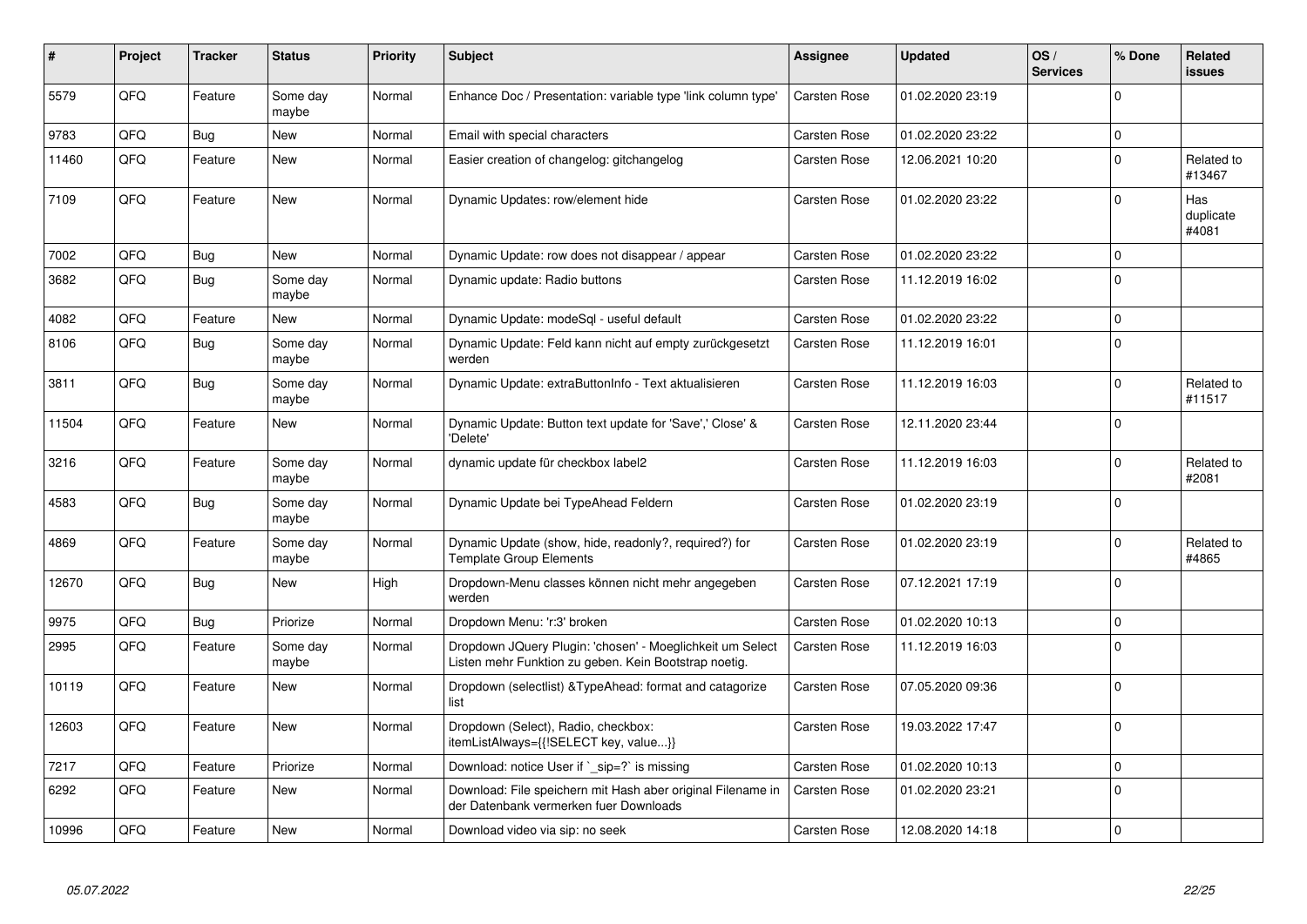| #     | Project | <b>Tracker</b> | <b>Status</b>              | <b>Priority</b> | <b>Subject</b>                                                                   | <b>Assignee</b>     | <b>Updated</b>   | OS/<br><b>Services</b> | % Done      | Related<br>issues    |
|-------|---------|----------------|----------------------------|-----------------|----------------------------------------------------------------------------------|---------------------|------------------|------------------------|-------------|----------------------|
| 5221  | QFQ     | Bug            | New                        | High            | Download Dialog: Bleibt stehen in FF wenn Datei<br>automatisch gespeichert wird. | <b>Carsten Rose</b> | 03.05.2021 21:14 |                        | $\Omega$    |                      |
| 4293  | QFQ     | <b>Bug</b>     | Some day<br>maybe          | Normal          | Download broken if token 'd:' is missing - but no error<br>message               | <b>Carsten Rose</b> | 11.12.2019 16:03 |                        | $\mathbf 0$ | Related to<br>#7514  |
| 12109 | QFQ     | Feature        | New                        | Normal          | Donwload Link: Plain, SIP, Persistent Link, Peristent SIP -<br>new notation      | <b>Carsten Rose</b> | 03.05.2021 20:45 |                        | $\mathbf 0$ | Related to<br>#12085 |
| 3905  | QFQ     | Feature        | Some day<br>maybe          | Normal          | Documentation: Best Practice anhand eines Online<br>Bewerbungstools              | Carsten Rose        | 11.12.2019 16:03 |                        | $\mathbf 0$ |                      |
| 8894  | QFQ     | Feature        | Some day<br>maybe          | Normal          | Documentation Tags Usable in QFQ Application                                     | <b>Carsten Rose</b> | 11.12.2019 16:01 |                        | $\mathbf 0$ |                      |
| 13460 | QFQ     | Bug            | New                        | Normal          | Doc: Password set/reset  password should not processed<br>with 'html encode'     | <b>Carsten Rose</b> | 19.03.2022 17:46 |                        | $\Omega$    |                      |
| 8892  | QFQ     | Feature        | Some day<br>maybe          | Normal          | Display and Edit SQL Comments in Form Editor                                     | <b>Carsten Rose</b> | 11.12.2019 16:01 |                        | $\mathbf 0$ |                      |
| 3458  | QFQ     | Feature        | Some day<br>maybe          | Normal          | Display 'Edit Form Element'-Checkbox on form: should<br>depend on FE Group       | Carsten Rose        | 11.12.2019 16:02 |                        | $\mathbf 0$ | Related to<br>#3447  |
| 3273  | QFQ     | Feature        | Some day<br>maybe          | Low             | Dirty Flag in Form                                                               | <b>Carsten Rose</b> | 11.12.2019 16:02 |                        | $\mathbf 0$ |                      |
| 12503 | QFQ     | Feature        | Priorize                   | Normal          | Detect dangerous UPDATE statement with missing WHERE                             | <b>Carsten Rose</b> | 05.05.2021 22:09 |                        | $\mathbf 0$ |                      |
| 7481  | QFQ     | Feature        | New                        | Normal          | Detect 'BaseUrl' automatically                                                   | Carsten Rose        | 01.02.2020 23:21 |                        | $\mathbf 0$ |                      |
| 7630  | QFQ     | Feature        | Priorize                   | Normal          | detailed error message for simple upload                                         | <b>Carsten Rose</b> | 01.02.2020 10:13 |                        | $\mathbf 0$ |                      |
| 13566 | QFQ     | Feature        | Ready to sync<br>(develop) | Normal          | Delete config-example.gfg.php file                                               | <b>Carsten Rose</b> | 23.12.2021 09:25 |                        | $\mathbf 0$ |                      |
| 9348  | QFQ     | Feature        | <b>New</b>                 | Normal          | defaultThumbnailSize: pre render thumbnails                                      | <b>Carsten Rose</b> | 12.06.2021 09:05 |                        | $\mathbf 0$ |                      |
| 3331  | QFQ     | Feature        | Some day<br>maybe          | Normal          | Default Tooltip fuer _page? Links: mit Form und Record ID                        | <b>Carsten Rose</b> | 11.12.2019 16:02 |                        | $\Omega$    |                      |
| 3130  | QFQ     | Bug            | Some day<br>maybe          | Normal          | Debug Info's nicht korrekt nach 'New > Save'.                                    | Carsten Rose        | 11.12.2019 16:03 |                        | $\mathbf 0$ | Related to<br>#3253  |
| 12337 | QFQ     | Feature        | Some day<br>maybe          | Normal          | Database.php: better caching                                                     | Carsten Rose        | 16.09.2021 15:10 |                        | $\mathbf 0$ |                      |
| 3990  | QFQ     | Feature        | Some day<br>maybe          | High            | custom class definition: add space automatically                                 | <b>Carsten Rose</b> | 03.05.2021 21:14 |                        | 0           |                      |
| 9136  | QFQ     | Feature        | New                        | Normal          | Create ZIP files with dynamic PDFs                                               | Carsten Rose        | 01.02.2020 23:22 |                        | 0           |                      |
| 13841 | QFQ     | Feature        | New                        | Normal          | Create PDF via iText - evaluate                                                  | Carsten Rose        | 19.03.2022 17:42 |                        | $\mathbf 0$ |                      |
| 13843 | QFQ     | Feature        | New                        | Normal          | Create JWT via QFQ                                                               | Carsten Rose        | 19.03.2022 17:42 |                        | $\mathbf 0$ |                      |
| 8089  | QFQ     | Feature        | New                        | Normal          | Copy/Paste for FormElements                                                      | Carsten Rose        | 01.02.2020 23:22 |                        | $\mathbf 0$ |                      |
| 12330 | QFQ     | Feature        | New                        | Normal          | Copy to input field / text area / TinyMCE                                        | Carsten Rose        | 07.04.2021 09:01 |                        | 0           |                      |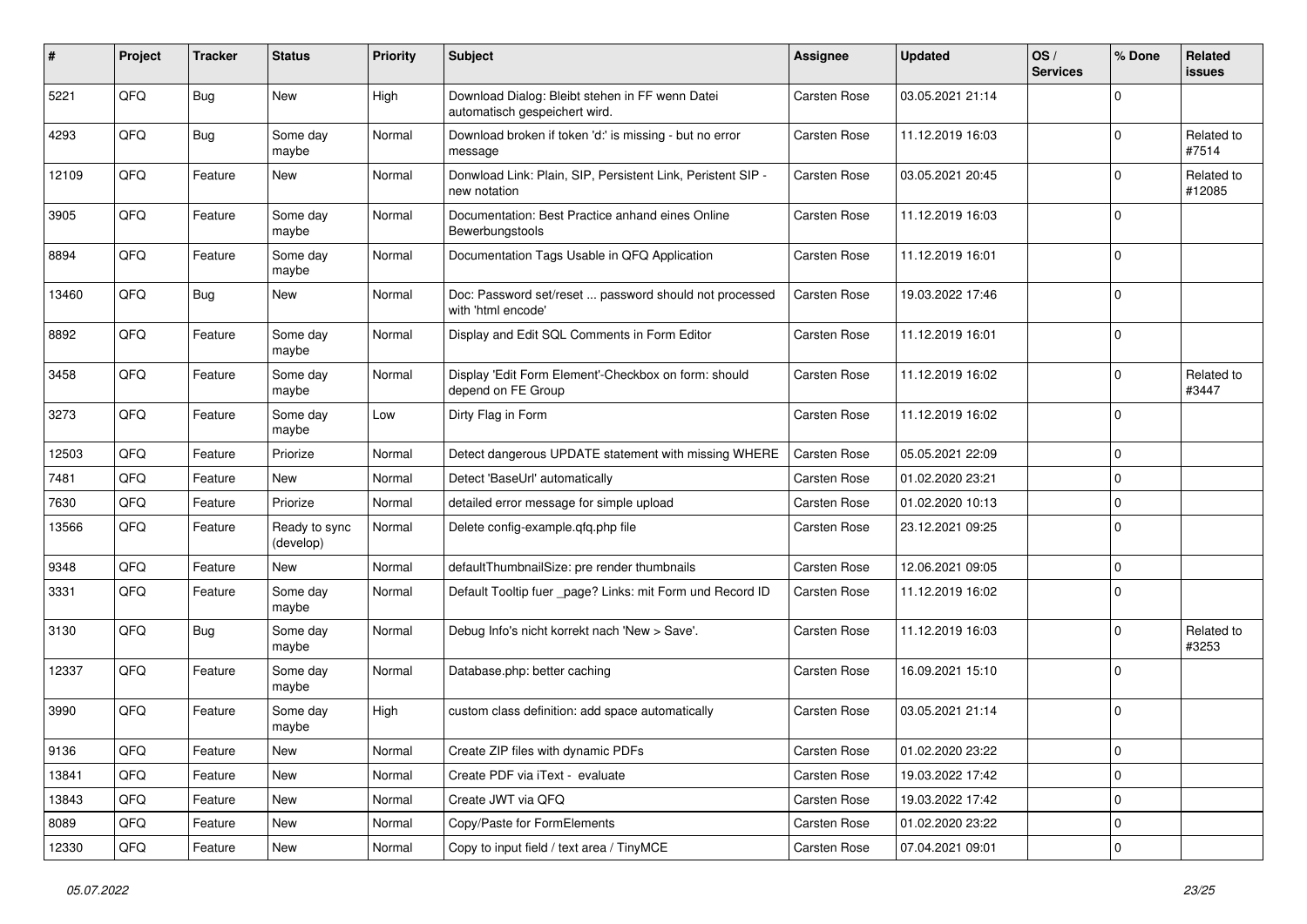| #     | Project | <b>Tracker</b> | <b>Status</b>     | <b>Priority</b> | <b>Subject</b>                                                                                                                | <b>Assignee</b>     | <b>Updated</b>   | OS/<br><b>Services</b> | % Done         | Related<br><b>issues</b>                        |
|-------|---------|----------------|-------------------|-----------------|-------------------------------------------------------------------------------------------------------------------------------|---------------------|------------------|------------------------|----------------|-------------------------------------------------|
| 12327 | QFQ     | <b>Bug</b>     | <b>New</b>        | Normal          | Copy to clipboard: Glyphicon can not be changed                                                                               | <b>Carsten Rose</b> | 27.12.2021 17:59 |                        | $\Omega$       |                                                 |
| 4650  | QFQ     | Feature        | Some day<br>maybe | Normal          | Convert html to doc/rtf                                                                                                       | <b>Carsten Rose</b> | 01.02.2020 23:20 |                        | $\Omega$       | Related to<br>#10704                            |
| 12714 | QFQ     | <b>Bug</b>     | <b>New</b>        | Normal          | Conversion of GIF to PDF broken when GIF contains Alpha.                                                                      | <b>Carsten Rose</b> | 19.03.2022 17:49 |                        | $\Omega$       |                                                 |
| 8082  | QFQ     | Feature        | Priorize          | High            | Contact form without saving record                                                                                            | <b>Carsten Rose</b> | 07.12.2021 15:20 |                        | $\Omega$       | Related to<br>#8587,<br><b>Blocks</b><br>#11850 |
| 3349  | QFQ     | Bug            | Some day<br>maybe | Normal          | config.qfq.ini: a) vertraegt keine '=' im Value (z.B. Passwort),<br>b) Values sollten in ticks einschliessbar sein (spaces, ) | <b>Carsten Rose</b> | 11.12.2019 16:02 |                        | $\Omega$       |                                                 |
| 4279  | QFQ     | <b>Bug</b>     | Some day<br>maybe | High            | config.linkVars lost                                                                                                          | <b>Carsten Rose</b> | 03.05.2021 21:14 |                        | $\Omega$       |                                                 |
| 7102  | QFQ     | Feature        | <b>New</b>        | Normal          | Comment sign in report: '#' and '--'                                                                                          | Carsten Rose        | 01.02.2020 23:21 |                        | $\overline{0}$ |                                                 |
| 6715  | QFQ     | Feature        | Some day<br>maybe | Normal          | Code-Refactoring: dbArray vereinheitlichen                                                                                    | Carsten Rose        | 11.12.2019 16:02 |                        | $\Omega$       |                                                 |
| 12163 | QFQ     | Feature        | <b>New</b>        | Normal          | Checkbox: table wrap                                                                                                          | <b>Carsten Rose</b> | 03.05.2021 20:51 |                        | $\Omega$       |                                                 |
| 9691  | QFQ     | Bug            | In Progress       | Normal          | Checkbox: dynamic update $>$ readonly                                                                                         | <b>Carsten Rose</b> | 01.02.2020 23:22 |                        | 50             | Related to<br>#9834                             |
| 11752 | QFQ     | Bug            | <b>New</b>        | Normal          | checkbox renders multiple input elements with same name                                                                       | <b>Carsten Rose</b> | 17.12.2020 14:58 |                        | $\Omega$       | Related to<br>#11750                            |
| 9669  | QFQ     | <b>Bug</b>     | Some day<br>maybe | Normal          | Checkbox / Template Group: radio/checkbox visible broken<br>after 'add'                                                       | Carsten Rose        | 16.06.2021 13:47 |                        | $\Omega$       | Related to<br>#8091                             |
| 12474 | QFQ     | Feature        | <b>New</b>        | Normal          | Check BaseConfigURL if it is given and the the last char is '/'                                                               | <b>Carsten Rose</b> | 03.05.2021 20:45 |                        | $\Omega$       |                                                 |
| 13451 | QFQ     | <b>Bug</b>     | <b>New</b>        | Normal          | Character Counter / Max Character: Problem in Safari                                                                          | <b>Carsten Rose</b> | 15.04.2022 17:18 |                        | $\Omega$       |                                                 |
| 13467 | QFQ     | Feature        | <b>New</b>        | Normal          | ChangeLog Generator                                                                                                           | Carsten Rose        | 19.03.2022 17:46 |                        | $\Omega$       | Related to<br>#11460                            |
| 9781  | QFQ     | Feature        | <b>New</b>        | Normal          | Button: CSS class to make buttons smaller                                                                                     | <b>Carsten Rose</b> | 01.02.2020 23:22 |                        | $\Omega$       |                                                 |
| 10716 | QFQ     | Feature        | Some day<br>maybe | Normal          | Business Logic mit Externen Skripten                                                                                          | <b>Carsten Rose</b> | 16.09.2021 15:10 |                        | $\Omega$       | Related to<br>#10713,<br>Related to<br>#8217    |
| 9177  | QFQ     | Bug            | <b>New</b>        | Normal          | Bug? QFQ tries to save an action FE, which has real<br>existing column name                                                   | <b>Carsten Rose</b> | 01.02.2020 23:22 |                        | $\Omega$       |                                                 |
| 9958  | QFQ     | Bug            | Priorize          | Normal          | Broken subrecord query: no error message                                                                                      | <b>Carsten Rose</b> | 05.02.2021 15:15 |                        | $\Omega$       |                                                 |
| 11893 | QFQ     | Feature        | <b>New</b>        | High            | Broken SIP: a) only report one time, b) only report in main<br>column                                                         | Carsten Rose        | 12.05.2021 12:13 |                        | $\Omega$       | Related to<br>#12532,<br>Related to<br>#14187   |